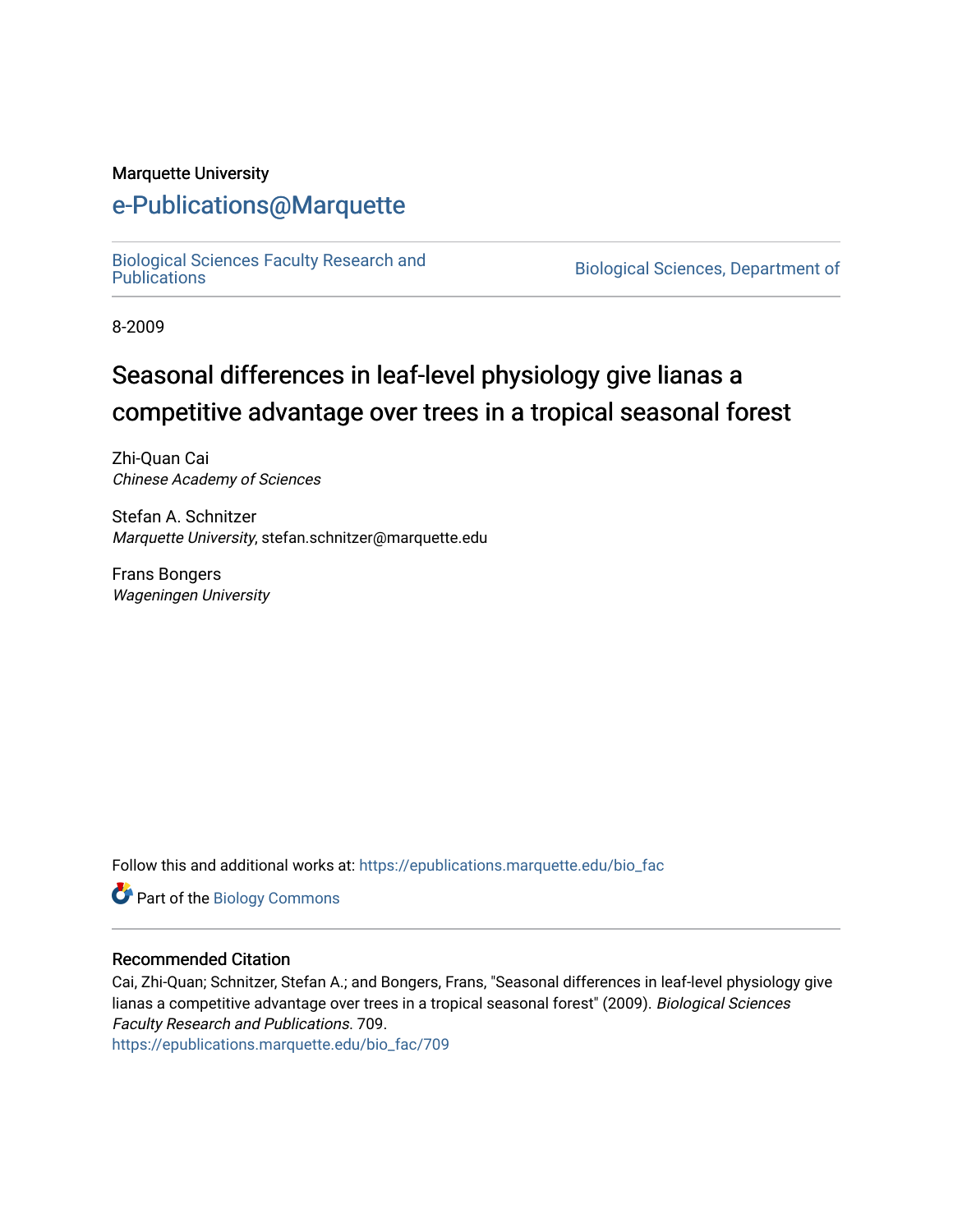**Marquette University**

# **e-Publications@Marquette**

# *Biology Faculty Research and Publications/College of Arts and Sciences*

*This paper is NOT THE PUBLISHED VERSION;* **but the author's final, peer-reviewed manuscript.** The published version may be accessed by following the link in the citation below.

*Oecologia*, Vol. 161, No. 1 (August, 2009): 25-33. DOI. This article is © Springer and permission has been granted for this version to appear in [e-Publications@Marquette.](http://epublications.marquette.edu/) Springer does not grant permission for this article to be further copied/distributed or hosted elsewhere without the express permission from Springer.

# Seasonal differences in leaf-level physiology give lianas a competitive advantage over trees in a tropical seasonal forest

# Zhi-Quan Cai

Xishuangbanna Tropical Botanical Garden, The Chinese Academy of Sciences, Mengla, China Forest Ecology and Forest Management Group, Centre for Ecosystem Studies, Wageningen University, Wageningen, The Netherlands

# Stefan A. Schnitzer

Department of Biological Sciences, University of Wisconsin-Milwaukee, Milwaukee, USA Smithsonian Tropical Research Institute, Balboa, Republic of Panama

# Frans Bongers

Forest Ecology and Forest Management Group, Centre for Ecosystem Studies, Wageningen University, Wageningen, The Netherlands

# Abstract

Lianas are an important component of most tropical forests, where they vary in abundance from high in seasonal forests to low in aseasonal forests. We tested the hypothesis that the physiological ability of lianas to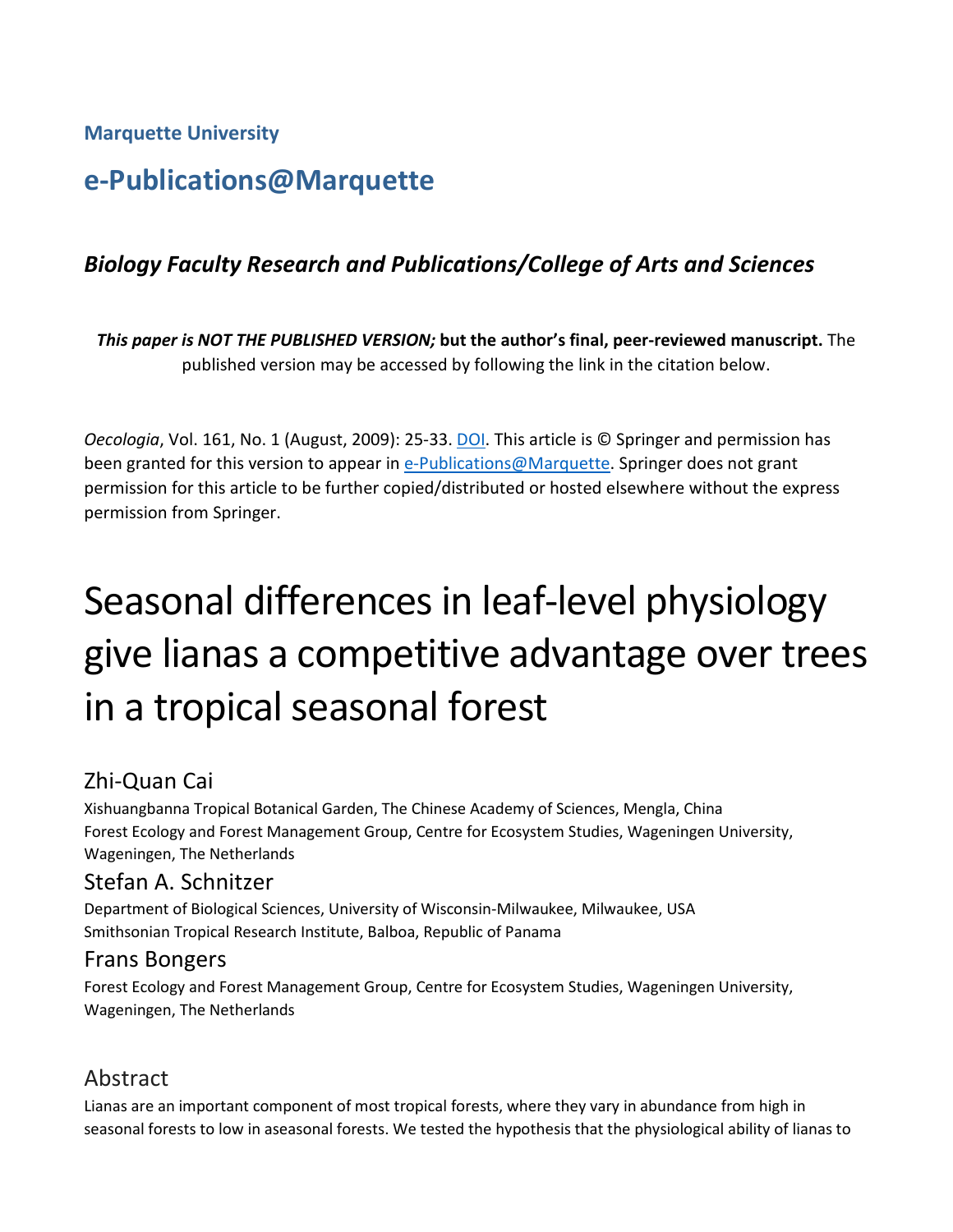fix carbon (and thus grow) during seasonal drought may confer a distinct advantage in seasonal tropical forests, which may explain pan-tropical liana distributions. We compared a range of leaf-level physiological attributes of 18 co-occurring liana and 16 tree species during the wet and dry seasons in a tropical seasonal forest in Xishuangbanna, China. We found that, during the wet season, lianas had significantly higher  $CO<sub>2</sub>$  assimilation per unit mass ( $A_{\text{mass}}$ ), nitrogen concentration ( $N_{\text{mass}}$ ), and  $\delta^{13}$ C values, and lower leaf mass per unit area (LMA) than trees, indicating that lianas have higher assimilation rates per unit leaf mass and higher integrated water-use efficiency (WUE), but lower leaf structural investments. Seasonal variation in CO<sub>2</sub> assimilation per unit area (*A* area), phosphorus concentration per unit mass (*P* mass), and photosynthetic N-use efficiency (PNUE), however, was significantly lower in lianas than in trees. For instance, mean tree A <sub>area</sub> decreased by 30.1% from wet to dry season, compared with only 12.8% for lianas. In contrast, from the wet to dry season mean liana  $\delta^{13}C$  increased four times more than tree δ<sup>13</sup>C, with no reduction in PNUE, whereas trees had a significant reduction in PNUE. Lianas had higher *A* mass than trees throughout the year, regardless of season. Collectively, our findings indicate that lianas fix more carbon and use water and nitrogen more efficiently than trees, particularly during seasonal drought, which may confer a competitive advantage to lianas during the dry season, and thus may explain their high relative abundance in seasonal tropical forests.

## Introduction

Annual rainfall and the seasonal distribution of rainfall are arguably two of the most important factors responsible for the distribution of plant species within the tropics (Gentry [1982\)](https://link.springer.com/article/10.1007%2Fs00442-009-1355-4#CR16). While some tropical forests have high annual rainfall with relatively little change in the amount of monthly precipitation during the year (e.g., rain forests), most tropical forests experience seasonal drought, where precipitation is greatly reduced for up to 6 months per year (Walsh and Newbery [1999\)](https://link.springer.com/article/10.1007%2Fs00442-009-1355-4#CR54). During periods of seasonal drought, plants may be exposed to considerable water stress, indicated by low leaf water potentials and wilting (Veenendaal et al. [1995\)](https://link.springer.com/article/10.1007%2Fs00442-009-1355-4#CR53), as well as increased mortality and substantially decreased growth rates (Condit et al. [1995;](https://link.springer.com/article/10.1007%2Fs00442-009-1355-4#CR8) Engelbrecht et al. [2005\)](https://link.springer.com/article/10.1007%2Fs00442-009-1355-4#CR12). Consequently, many plant species in seasonal tropical forests have special adaptations to deal with periods of drought, such as reduced net assimilation rate, reduced stomatal conductance, or deciduousness (Holbrook et al. [1995;](https://link.springer.com/article/10.1007%2Fs00442-009-1355-4#CR21) Borchert [1998;](https://link.springer.com/article/10.1007%2Fs00442-009-1355-4#CR4) Slot and Poorter [2007\)](https://link.springer.com/article/10.1007%2Fs00442-009-1355-4#CR48). The presence of one or more of these adaptations may determine the abundance and distribution of a species or functional group in a particular forest (Swaine [1996;](https://link.springer.com/article/10.1007%2Fs00442-009-1355-4#CR49) Bongers et al. [1999;](https://link.springer.com/article/10.1007%2Fs00442-009-1355-4#CR3) Schnitzer [2005;](https://link.springer.com/article/10.1007%2Fs00442-009-1355-4#CR43) Domingues et al. [2007\)](https://link.springer.com/article/10.1007%2Fs00442-009-1355-4#CR11).

Most organisms increase in abundance with increasing mean annual precipitation and decreasing seasonality (Gentry [1982\)](https://link.springer.com/article/10.1007%2Fs00442-009-1355-4#CR16). One plant group that is an exception to this general rule, however, are the lianas (woody vines), which appear to increase in abundance with decreasing mean annual precipitation and increasing seasonality (Schnitzer [2005;](https://link.springer.com/article/10.1007%2Fs00442-009-1355-4#CR43) DeWalt et al., unpublished; but see van der Heijden et al. [2008\)](https://link.springer.com/article/10.1007%2Fs00442-009-1355-4#CR52). Schnitzer [\(2005\)](https://link.springer.com/article/10.1007%2Fs00442-009-1355-4#CR43) proposed that lianas exhibit their distinct geographic distribution due to their unique ability to grow during seasonal drought, while their competitors, particularly trees, have greatly reduced physiological activity. This dry season growth advantage may allow lianas to increase in abundance in seasonal forests, whereas the competitive advantage is absent in aseasonal forests, thus explaining pan-tropical patterns of liana abundance (Schnitzer [2005\)](https://link.springer.com/article/10.1007%2Fs00442-009-1355-4#CR43). Lianas are a key component of many tropical forests, where they can influence a number of important forest processes, including tree recruitment, regeneration, fecundity, and mortality (Putz and Mooney [1991;](https://link.springer.com/article/10.1007%2Fs00442-009-1355-4#CR36) Schnitzer and Bongers [2002;](https://link.springer.com/article/10.1007%2Fs00442-009-1355-4#CR44) Schnitzer et al. [2000,](https://link.springer.com/article/10.1007%2Fs00442-009-1355-4#CR45) [2004,](https://link.springer.com/article/10.1007%2Fs00442-009-1355-4#CR46) [2005;](https://link.springer.com/article/10.1007%2Fs00442-009-1355-4#CR47) Wright et al. [2005;](https://link.springer.com/article/10.1007%2Fs00442-009-1355-4#CR57) Kainer et al. [2006\)](https://link.springer.com/article/10.1007%2Fs00442-009-1355-4#CR22). Thus, explaining the mechanisms responsible for the abundance of lianas in tropical forests is critical for understanding tropical forest dynamics, as well as predicting how liana abundance will change with climate and land-use changes.

Currently, the evidence to support the dry season growth advantage hypothesis is limited. For example, in the seasonally deciduous forest of Barro Colorado Island in Panama (BCI), Schnitzer [\(2005\)](https://link.springer.com/article/10.1007%2Fs00442-009-1355-4#CR43) measured the height growth of liana and tree species throughout consecutive wet and dry seasons and reported that, during the wet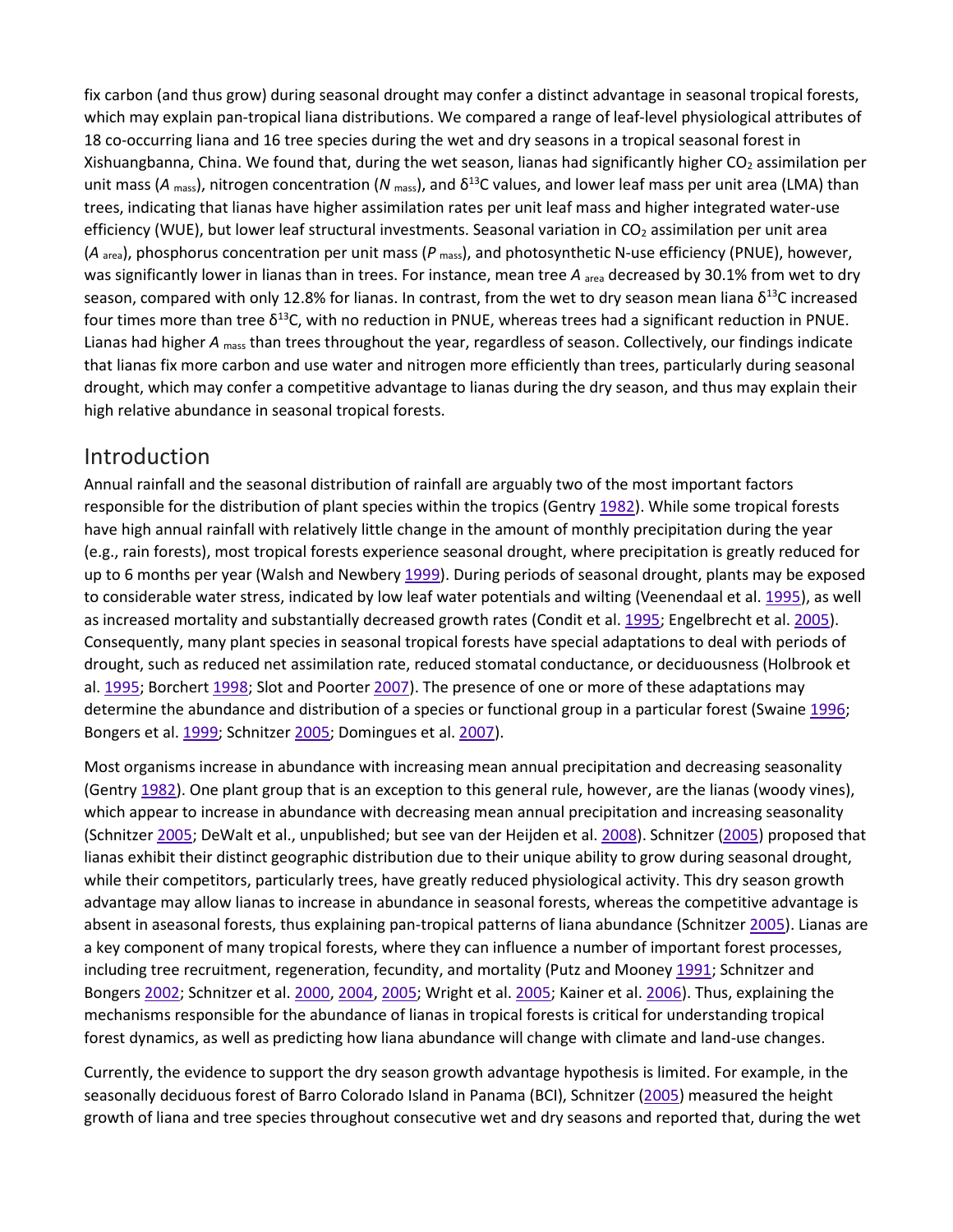season, lianas grew two times faster than trees, but in the dry season this growth difference increased to seven times, suggesting that lianas benefit during the dry season relative to trees, possibly because lianas suffer less water stress during seasonal drought. This finding is consistent with observations that many liana species retain and even produce new leaves during severe seasonal droughts, whereas most trees do not (Putz and Windsor [1987;](https://link.springer.com/article/10.1007%2Fs00442-009-1355-4#CR37) Opler et al. [1991;](https://link.springer.com/article/10.1007%2Fs00442-009-1355-4#CR30) Kalácska et al. [2005\)](https://link.springer.com/article/10.1007%2Fs00442-009-1355-4#CR23). Several characteristics common to lianas may enable them to compete particularly well during seasonal droughts, including: deep and well developed root systems (Tyree and Ewers [1996;](https://link.springer.com/article/10.1007%2Fs00442-009-1355-4#CR51) Restom and Nepstad [2004\)](https://link.springer.com/article/10.1007%2Fs00442-009-1355-4#CR40), hydraulic activity (Andrade et al. [2005\)](https://link.springer.com/article/10.1007%2Fs00442-009-1355-4#CR1), low leaf construction costs per unit photosynthetic area (Castellanos [1991\)](https://link.springer.com/article/10.1007%2Fs00442-009-1355-4#CR7), and rapid vegetative growth rates (Putz [1984;](https://link.springer.com/article/10.1007%2Fs00442-009-1355-4#CR35) Schnitzer et al. [2000,](https://link.springer.com/article/10.1007%2Fs00442-009-1355-4#CR45) [2004\)](https://link.springer.com/article/10.1007%2Fs00442-009-1355-4#CR46), as well as high potential for response to changes in light intensity (Avalos and Mulkey [1999;](https://link.springer.com/article/10.1007%2Fs00442-009-1355-4#CR2) Salzer et al. [2006\)](https://link.springer.com/article/10.1007%2Fs00442-009-1355-4#CR41) and elevated atmospheric  $CO<sub>2</sub>$  concentrations (Granados and Korner [2002;](https://link.springer.com/article/10.1007%2Fs00442-009-1355-4#CR18) Mohan et al. [2006;](https://link.springer.com/article/10.1007%2Fs00442-009-1355-4#CR29) Zotz et al. [2006\)](https://link.springer.com/article/10.1007%2Fs00442-009-1355-4#CR61). To date, however, there have been no systematic tests of the dry season growth advantage hypothesis to explain patterns of liana distribution.

In this study, we compared seasonal variability in leaf physiology among co-occurring liana and tree species throughout wet and dry seasons in a tropical seasonal forest in Xishuangbanna, SW China, to determine whether lianas, compared to trees, can fix more carbon, and thus grow more, during seasonal drought (Schnitzer [2005\)](https://link.springer.com/article/10.1007%2Fs00442-009-1355-4#CR43). We predicted that lianas should perform better than trees during the dry season via higher carbon fixation and resource use efficiency. During the wet season, however, lianas and trees should be more similar to each other in each of these attributes.

# Materials and methods

## Study site

The study was conducted in a tropical seasonal forest in Xishuangbanna (21°09′–22°33′N, 99°58′–101°50′E), SW China. The forest of Xishuangbanna is on the northern edge of tropical SE Asia, and it differs from lowland rain forests located close to the equator mostly by having fewer epiphytes and megaphanerophytes. Liana abundance and diversity in this region, however, is relatively high, especially in seasonal forests (Cai et al. [2009\)](https://link.springer.com/article/10.1007%2Fs00442-009-1355-4#CR6), which is the most common and dominant forest type of the region (Zhu et al. [2006\)](https://link.springer.com/article/10.1007%2Fs00442-009-1355-4#CR59).

Lying in the East Asian Monsoon Region, Xishuangbanna is dominated by warm-wet air masses from the Indian Ocean in summer and continental air masses from the sub-tropical regions in winter, resulting in a highly seasonal environment. The forest used in this study receives approximately 1,550 mm of rainfall annually, of which 85% occurs in the 6-month rainy season (May–October). During the study period, rainfall varied from 3 mm in February 2004 to 297 mm in August 2004. Mean monthly temperature in this area is 21.4°C and ranges from 14.5 to 25.7°C (Fig. [1a](https://link.springer.com/article/10.1007%2Fs00442-009-1355-4#Fig1)). Surface soil (0–20 cm) was drier in the dry season compared to the wet season, while deep soil water content (100 cm) was similar (Fig. [1b](https://link.springer.com/article/10.1007%2Fs00442-009-1355-4#Fig1)).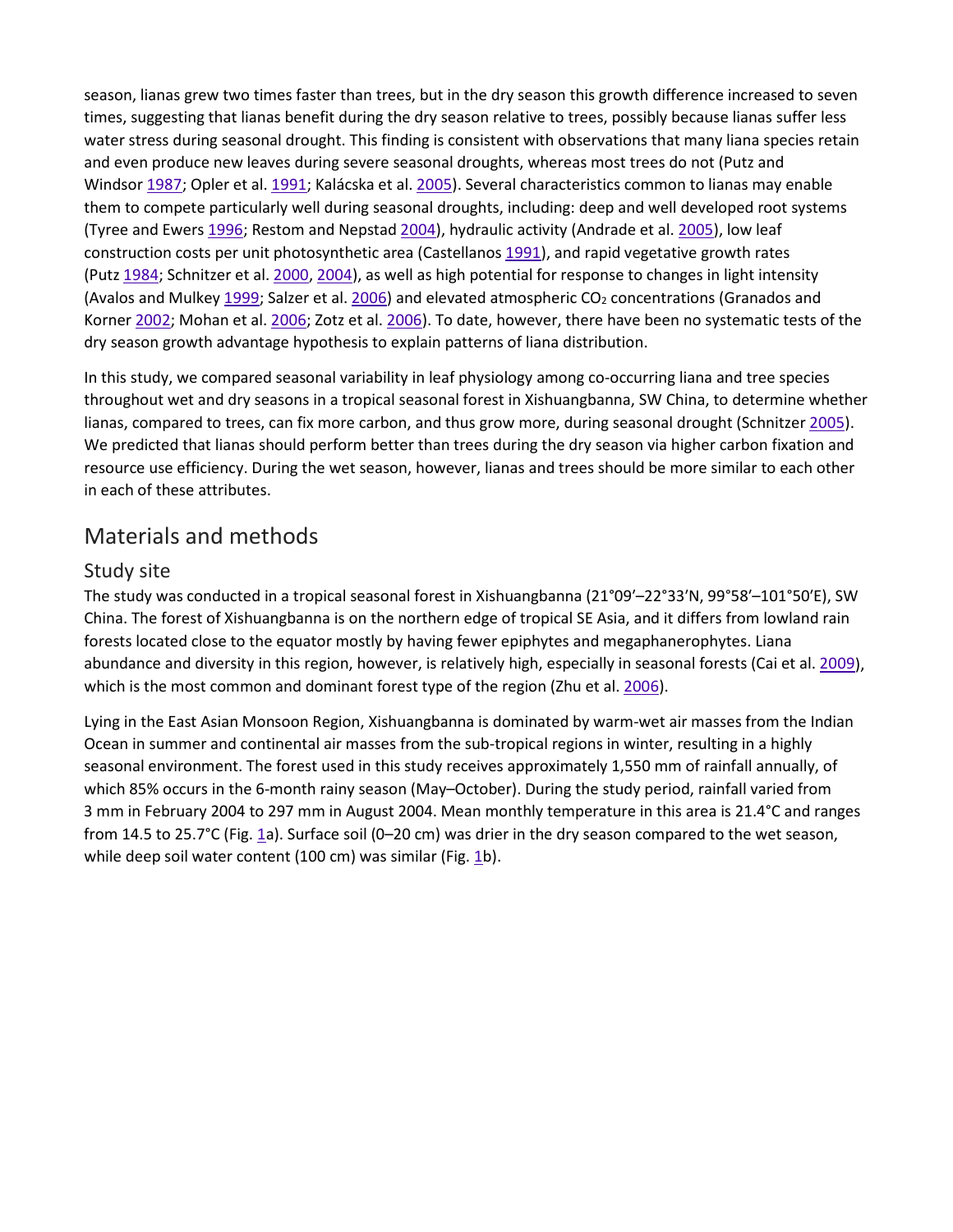

#### Fig. 1

Seasonal changes in monthly rainfall and average air temperature (**a**) and volumetric water content (**b**) in 2004 (*open circle* dry season in March, *black circle* wet season in September). Weather data was from the nearby Meteorological Station of Xishuangbanna Tropical Botanical Garden, The Chinese Academy of Sciences

#### Study species and measurements

We studied 18 evergreen liana species and 16 evergreen tree species (all species utilize C<sub>3</sub>photosynthesis; Table [1\)](https://link.springer.com/article/10.1007%2Fs00442-009-1355-4#Tab1). To determine photosynthetic parameters, including photosynthetic rate and dark respiration, we collected branches from the upper canopy using a tree pruner attached to a long handle. For each tree and liana species, we sampled 4–6 leaves from the same individual (2–3 individuals per species) at the end of each season. We use leaf functional trait measurements because leaves provide valuable insights into whole-plant performance (Wright et al. [2004a,](https://link.springer.com/article/10.1007%2Fs00442-009-1355-4#CR55) [b;](https://link.springer.com/article/10.1007%2Fs00442-009-1355-4#CR56) Poorter and Bongers [2006\)](https://link.springer.com/article/10.1007%2Fs00442-009-1355-4#CR32). All individuals had comparable stem diameters (dbh) and were growing in the same general area on similar soil types. The trees were approximately 20 m tall, and the branches and leaves of the liana species were located on top of the tree crowns. All branches were collected during the wet (September) and dry (March–April) seasons between 9:30 and 11:00 a.m., when maximum photosynthetic rates occurred (Foster and Brooks [2005;](https://link.springer.com/article/10.1007%2Fs00442-009-1355-4#CR15) Domingues et al. [2007\)](https://link.springer.com/article/10.1007%2Fs00442-009-1355-4#CR11). Within 10 min of collection, we cut the branches under water, immersed the stems in de-ionized water to maintain the xylem water column, and measured photosynthesis. Photosynthetic parameters were measured on fully expanded, recently matured sun canopy leaves (methods follow Foster and Brooks [2005;](https://link.springer.com/article/10.1007%2Fs00442-009-1355-4#CR15) Salzer et al. [2006;](https://link.springer.com/article/10.1007%2Fs00442-009-1355-4#CR41) Santiago and Wright [2007\)](https://link.springer.com/article/10.1007%2Fs00442-009-1355-4#CR42). We measured the rate of CO<sub>2</sub> assimilation per unit area (*A* <sub>area</sub>) under a light-saturating irradiance (Photon flux density > 1,500 μmol m<sup>-2</sup> s<sup>-1</sup>, provided by an internal red/blue LED light source; LI6400-02B) under ambient CO<sub>2</sub> concentration (~380 ppm) with a portable photosynthetic system (Li-6400; LiCor, Lincoln, NE, USA). Leaf temperature and vapor pressure deficit (VPD) in the cuvette were kept at 25–26°C and less than 1 kPa, respectively. We also measured dark respiration  $(R_d)$  in the leaf chamber, allowing several minutes for the leaves to stabilize before recording data.

#### Table 1

Leaf traits of evergreen liana and tree species measured during the wet season in a seasonal forest in Xishuangbanna, China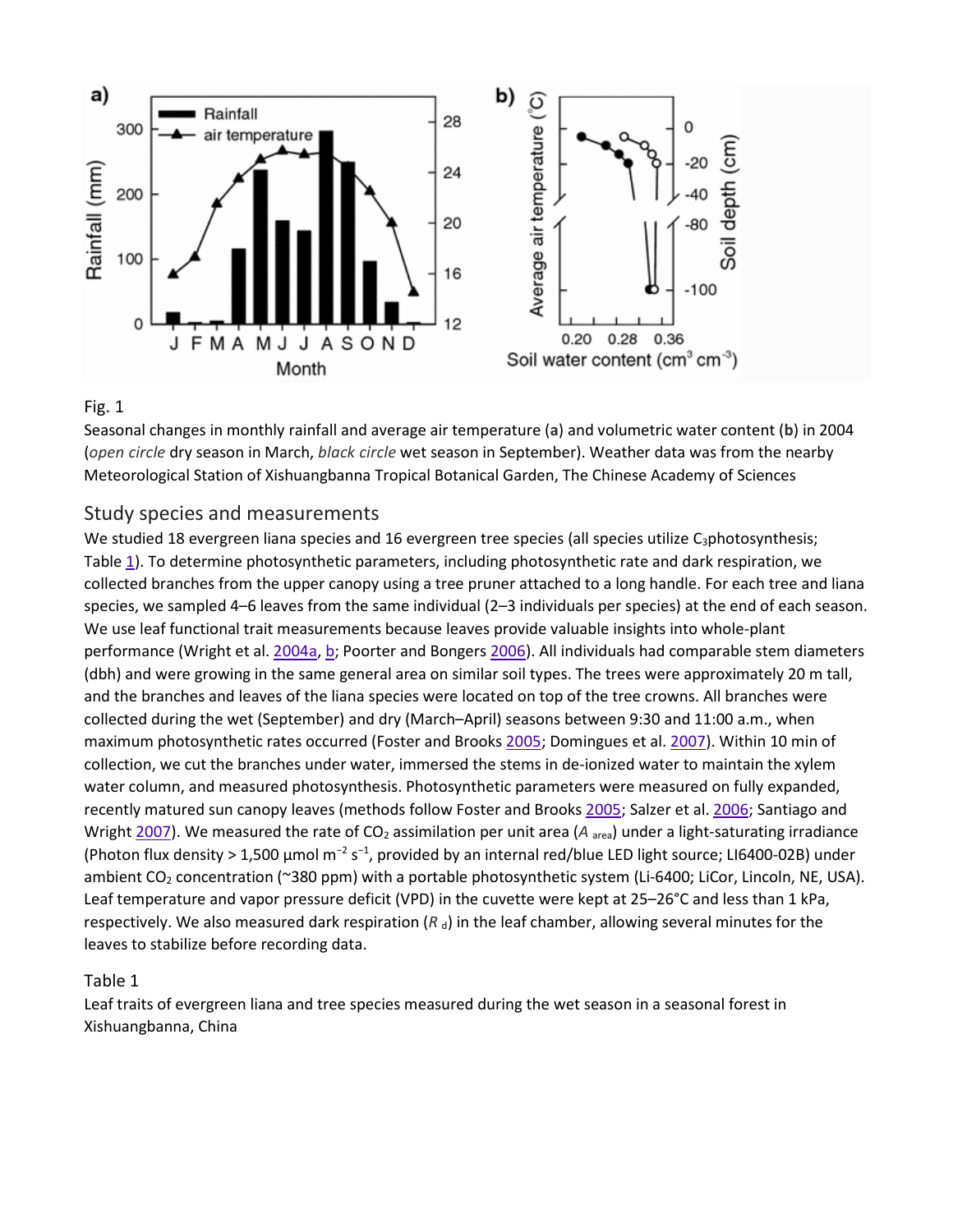| <b>Species</b>                 | Family             | LA        | <b>LMA</b>           | Aare      | Amas  | Rd are | Rd mas | A/Rd                 | <b>Nmas</b> | Pmas | A/Ch | Car/Ch | $\delta$ 13C             | PNU       | PPU  |
|--------------------------------|--------------------|-----------|----------------------|-----------|-------|--------|--------|----------------------|-------------|------|------|--------|--------------------------|-----------|------|
|                                |                    |           |                      | a         | S     | a      | S      |                      | S           | S    |      |        |                          | E         | E    |
| Liana species                  |                    |           |                      |           |       |        |        |                      |             |      |      |        |                          |           |      |
| Iodes covalis                  | Icacinaceae        | 144.<br>5 | 79.2                 | 9.17      | 115.8 | 1.13   | 14.3   | 8.12                 | 4.99        | 2.73 | 30.1 | 0.23   | $-31.0$<br>2             | 32.5      | 1.31 |
| Fissistigma<br>polyanthoides   | Annonaceae         | 77.5      | 69.8                 | 11.4<br>5 | 164   | 1.67   | 23.9   | 6.86                 | 4.19        | 2.38 | 46.5 | 0.18   | $-29.0$<br>8             | 54.8      | 2.13 |
| <b>Bauhinia</b><br>glauca      | Caesalpiniaceae    | 15        | 55.8                 | 6.62      | 118.6 | 0.67   | 12     | 9.87                 | 2.43        | 1.76 | 33.4 | 0.22   | $-30.5$<br>7             | 68.3      | 2.09 |
| Ziziphus<br>attopensis         | Rhamnaceae         | 22.1      | 65.2                 | 10.6<br>9 | 163.9 | 1.01   | 15.5   | 10.5<br>8            | 2.51        | 2.15 | 40.2 | 0.22   | $-30.1$                  | 91.3      | 2.37 |
| Gnetum<br>parvifolium          | Gnetaceae          | 110.<br>5 | 72.7                 | 10.2<br>3 | 140.7 | 1.14   | 15.7   | 8.97                 | 3.55        | 1.54 | 35.2 | 0.25   | $-31.1$<br>8             | 55.5      | 2.84 |
| Tetrastigma<br>planicaulum     | Vitaceae           | 58.5      | 72.8                 | 11.4<br>5 | 157.2 | 1.34   | 18.4   | 8.54                 | 2.65        | 1.97 | 61.6 | 0.23   | $-29.0$<br>2             | 83.2      | 2.47 |
| <b>Byttneria</b><br>aspera     | Sterculiaceae      | 81.8      | 46                   | 11.9<br>5 | 259.6 | 1.41   | 30.6   | 8.48                 | 3.12        | 2.18 | 63.1 | 0.22   | $-29.9$<br>2             | 116.<br>6 | 3.70 |
| Uncaria<br>macrophylla         | Rubiaceae          | 101.<br>4 | 111.<br>$\mathbf{1}$ | 9.08      | 81.7  | 0.78   | 7.0    | 11.6<br>4            | 2.13        | 1.31 | 30.8 | 0.28   | $-30.0$<br>9             | 53.7      | 1.93 |
| <b>Bauhinia</b><br>yunnanensis | Caesalpiniaceae    | 8.1       | 61.8                 | 8.67      | 140.4 | 0.65   | 10.5   | 13.3<br>4            | 3.61        | 2.98 | 27.9 | 0.2    | $\overline{\phantom{0}}$ | 54.4      | 1.46 |
| Tinomiscium<br>tokinensis      | Menispermacea<br>e | 228       | 59.7                 | 9.95      | 166.6 | 0.87   | 14.6   | 11.4<br>3            | 2.86        | 2.04 | 64.5 | 0.23   | $-31.4$<br>1             | 81.6      | 2.53 |
| Ficus subulata                 | Moraceae           | 71.1      | 68.7                 | 7.72      | 112.3 | 0.56   | 8.2    | 13.7<br>8            | 2.54        | 1.46 | 27   | 0.23   | $-30.6$<br>4             | 61.9      | 2.38 |
| Uncaria<br>rhynchophylla       | Rubiaceae          | 42.8      | 115                  | 8.46      | 73.5  | 0.82   | 7.1    | 10.3<br>$\mathbf{1}$ | 1.47        | 0.82 | 25.6 | 0.24   | $-28.9$<br>6             | 70.3      | 2.79 |
| Ventilago<br>calyculata        | Rhamnaceae         | 47.8      | 63.3                 | 10        | 158   | 1.14   | 18     | 8.77                 | 3.17        | 1.46 | 36.6 | 0.23   | $-30.2$<br>4             | 69.7      | 3.35 |
| Millettia<br>dielsiana         | Leguminosae        | 41.1      | 63.6                 | 10.4<br>5 | 164.3 | 1.65   | 25.9   | 6.33                 | 3.37        | 1.23 | 29.1 | 0.21   | $-29.4$<br>6             | 68.2      | 4.14 |
| Fissistigma<br>polyanthum      | Annonaceae         | 28.5      | 55.9                 | 10.4      | 186.1 | 1.11   | 19.9   | 9.37                 | 2.3         | 1.26 | 32.1 | 0.2    | $-31.4$<br>9             | 113.<br>4 | 4.57 |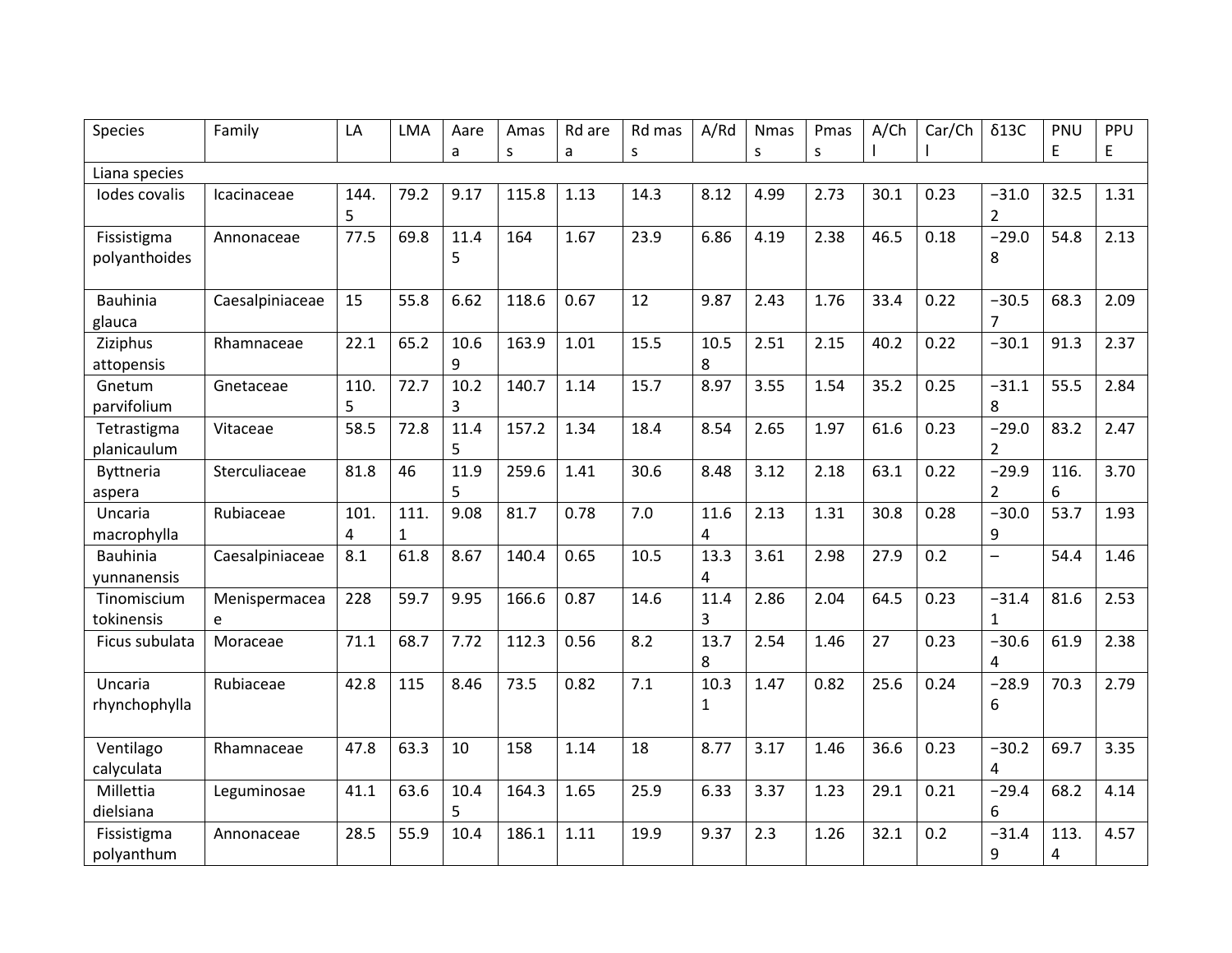| Millettia        | Leguminosae    | 37             | 107. | 12.6           | 117.9 | 1.54 | 14.3 | 8.21         | 2.45 | 1.62 | 25   | 0.24 | $-29$          | 67.5 | 2.26 |
|------------------|----------------|----------------|------|----------------|-------|------|------|--------------|------|------|------|------|----------------|------|------|
| oosperma         |                |                | 3    | 5              |       |      |      |              |      |      |      |      |                |      |      |
| Celastrus        | Celastraceae   | 33             | 92.6 | 11.1           | 120.1 | 1.5  | 16.2 | 7.42         | 2.25 | 2.07 | 52.1 | 0.24 | $-28.6$        | 74.8 | 1.80 |
| paniculatus      |                |                |      | 3              |       |      |      |              |      |      |      |      | 5              |      |      |
| Securidaca       | Polygalaceae   | 32.3           | 84.2 | 9.44           | 112.2 | 0.78 | 9.3  | 12.1         | 3.13 | 1.83 | 40.2 | 0.25 | $-30.3$        | 50.3 | 1.90 |
| inappendiculat   |                |                |      |                |       |      |      | $\mathbf{1}$ |      |      |      |      | 9              |      |      |
| a                |                |                |      |                |       |      |      |              |      |      |      |      |                |      |      |
| Tree species     |                |                |      |                |       |      |      |              |      |      |      |      |                |      |      |
| <b>Ficus</b>     | Moraceae       | 71.5           | 50.2 | 9.69           | 193.1 | 0.89 | 17.7 | 10.8         | 3.34 | 1.88 | 45.2 | 0.24 | $-30.4$        | 81   | 3.19 |
| cyrtophylla      |                |                |      |                |       |      |      | 9            |      |      |      |      | 8              |      |      |
| Combretum        | Combretaceae   | 135.           | 134. | 12.1           | 90.1  | 1.76 | 13.1 | 6.89         | 1.65 | 1.04 | 24.1 | 0.23 | $-29.0$        | 76.2 | 2.68 |
| latifolium       |                | 9              | 6    | $\overline{2}$ |       |      |      |              |      |      |      |      | 9              |      |      |
| Ficus hirta      | Moraceae       | 149.           | 84   | 11.8           | 141.4 | 1.18 | 14   | 10.0         | 3.17 | 3.52 | 45.4 | 0.24 | $-30.6$        | 62.4 | 1.25 |
|                  |                | $\overline{2}$ |      | 8              |       |      |      | 6            |      |      |      |      | 9              |      |      |
| <b>Baccaurea</b> | Euphorbiaceae  | 116            | 88.1 | 9.87           | 112.1 | 1.06 | 12   | 9.31         | 1.95 | 1.42 | 38.3 | 0.22 | $-32.1$        | 80.7 | 2.45 |
| ramiflora        |                |                |      |                |       |      |      |              |      |      |      |      | $\overline{2}$ |      |      |
| Carallia         | Rhizophoraceae | 69.2           | 101. | 6.58           | 65    | 0.58 | 5.7  | 11.3         | 2.12 | 1.5  | 27.5 | 0.25 | $-32.0$        | 43   | 1.34 |
| lanceaefolia     |                |                | 2    |                |       |      |      | 4            |      |      |      |      | 6              |      |      |
| <b>Ficus</b>     | Moraceae       | 516.           | 76.3 | 7.89           | 103.4 | 0.72 | 9.4  | 10.9         | 1.37 | 1.96 | 43.1 | 0.2  | $-32.1$        | 105. | 1.64 |
| auriculata       |                | 9              |      |                |       |      |      | 6            |      |      |      |      | $\overline{7}$ | 8    |      |
| Lepisanthes      | Sapindaceae    | 107.           | 61.2 | 6.05           | 98.8  | 0.48 | 7.8  | 12.6         | 2.97 | 1.28 | 17.9 | 0.23 | $-34.1$        | 46.6 | 2.39 |
| senegalensis     |                | 3              |      |                |       |      |      |              |      |      |      |      | 5              |      |      |
| Barringtonia     | Lecythidaceae  | 238.           | 129  | 10.5           | 81.9  | 1.06 | 8.2  | 9.96         | 2.48 | 1.75 | 15.1 | 0.24 | $-32.7$        | 46.3 | 1.45 |
| macrostachya     |                | 9              |      | 6              |       |      |      |              |      |      |      |      | 1              |      |      |
|                  |                |                |      |                |       |      |      |              |      |      |      |      |                |      |      |
|                  |                |                |      |                |       |      |      |              |      |      |      |      |                |      |      |
| Shorea           | Dipterocarpace | 92.7           | 73.3 | 9.07           | 123.7 | 0.96 | 13.1 | 9.45         | 2.32 | 1.62 | 25.6 | 0.24 | $-33.7$        | 74.6 | 2.37 |
| chinensis        | ae             |                |      |                |       |      |      |              |      |      |      |      | $\overline{2}$ |      |      |
| Ficus callosa    | Moraceae       | 191.           | 104. | 17.5           | 168.1 | 1.89 | 18.2 | 9.26         | 2.45 | 1.88 | 45.5 | 0.25 | $-30.2$        | 95.9 | 2.78 |
|                  |                | 5              | 1    |                |       |      |      |              |      |      |      |      |                |      |      |
| Castanopsis      | Fagaceae       | 136.           | 95.5 | 11.3           | 118.8 | 1.65 | 17.3 | 6.87         | 2.14 | 1.21 | 33.1 | 0.21 | $-31.3$        | 77.9 | 3.04 |
| indica           |                | 9              |      | 4              |       |      |      |              |      |      |      |      | $\mathbf{1}$   |      |      |
| Mayodendron      | Bignoniaceae   | 36.8           | 78.6 | 8.08           | 102.8 | 0.82 | 10.4 | 9.85         | 2.7  | 1.59 | 21.7 | 0.24 | $-29.3$        | 53.3 | 2.00 |
| igneum           |                |                |      |                |       |      |      |              |      |      |      |      | 9              |      |      |
| Litsea           | Lauraceae      | 115.           | 92.5 | 9.58           | 103.6 | 1.06 | 11.5 | 9.04         | 2.58 | 2.71 | 54.4 | 0.23 | $-30.4$        | 56.1 | 1.19 |
| panamonja        |                | $\overline{2}$ |      |                |       |      |      |              |      |      |      |      | 6              |      |      |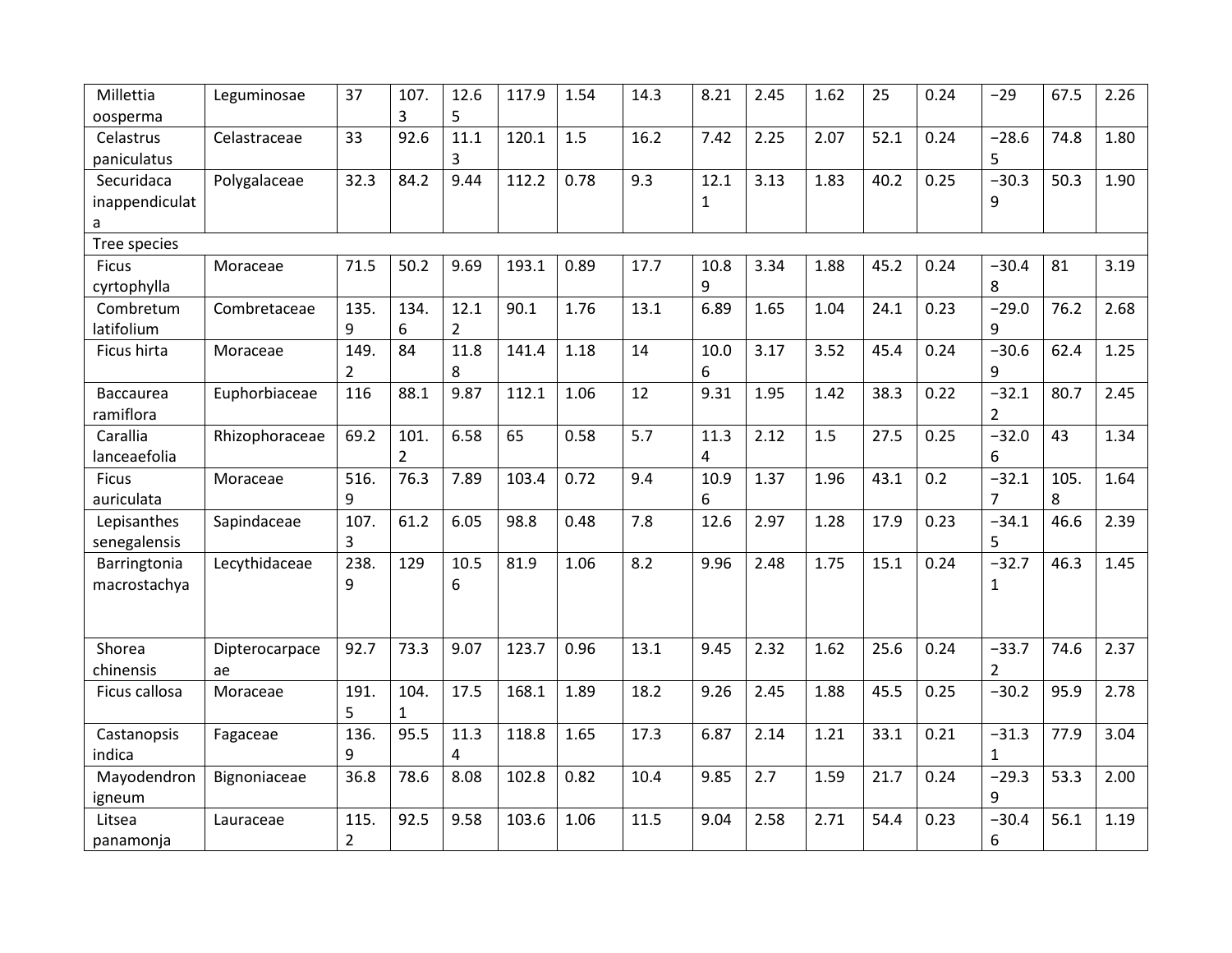| Leea crispa   | Leeaceae  | 98.1 | 123. | 7.76 | 62.9  | 0.85 | 6.9   | 9.13 | 3.36 | 2.28 | 16.1 | 0.23 | $-30.7$ | 26.2 | 0.86 |
|---------------|-----------|------|------|------|-------|------|-------|------|------|------|------|------|---------|------|------|
|               |           |      |      |      |       |      |       |      |      |      |      |      |         |      |      |
| Ficus superba | Moraceae  | 115. | 81.5 | 10.3 | 126.7 | 1.07 | 13.1  | 9.64 | 2.62 | 1.62 | 33.5 | 0.22 | $-31.1$ | 67.8 | 2.43 |
|               |           |      |      |      |       |      |       |      |      |      |      |      |         |      |      |
| Syzygium      | Myrtaceae | 147. | 115. | 11.6 | 100.9 | 1.65 | 14.3  | 7.06 | 1.21 | 0.87 | 41.8 | 0.24 | $-28.8$ | 116. | 3.58 |
| latilimbum    |           | 4    |      |      |       |      |       |      |      |      |      |      |         | 9    |      |
| Liana mean    |           | 65.6 | 74.7 | 9.97 | 141.8 | 1.10 | 15.63 | 9.67 | 2.93 | 1.82 | 38.9 | 0.23 | $-30.0$ | 70.4 | 2.6  |
|               |           |      |      |      |       |      |       |      |      |      |      |      |         |      |      |
| Tree mean     |           | 146. | 93.1 | 10.0 | 112.1 | 1.11 | 12.04 | 9.52 | 2.40 | 1.76 | 33.0 | 0.23 | $-31.2$ | 69.4 | 2.2  |
|               |           |      |      |      |       |      |       |      |      |      |      |      |         |      |      |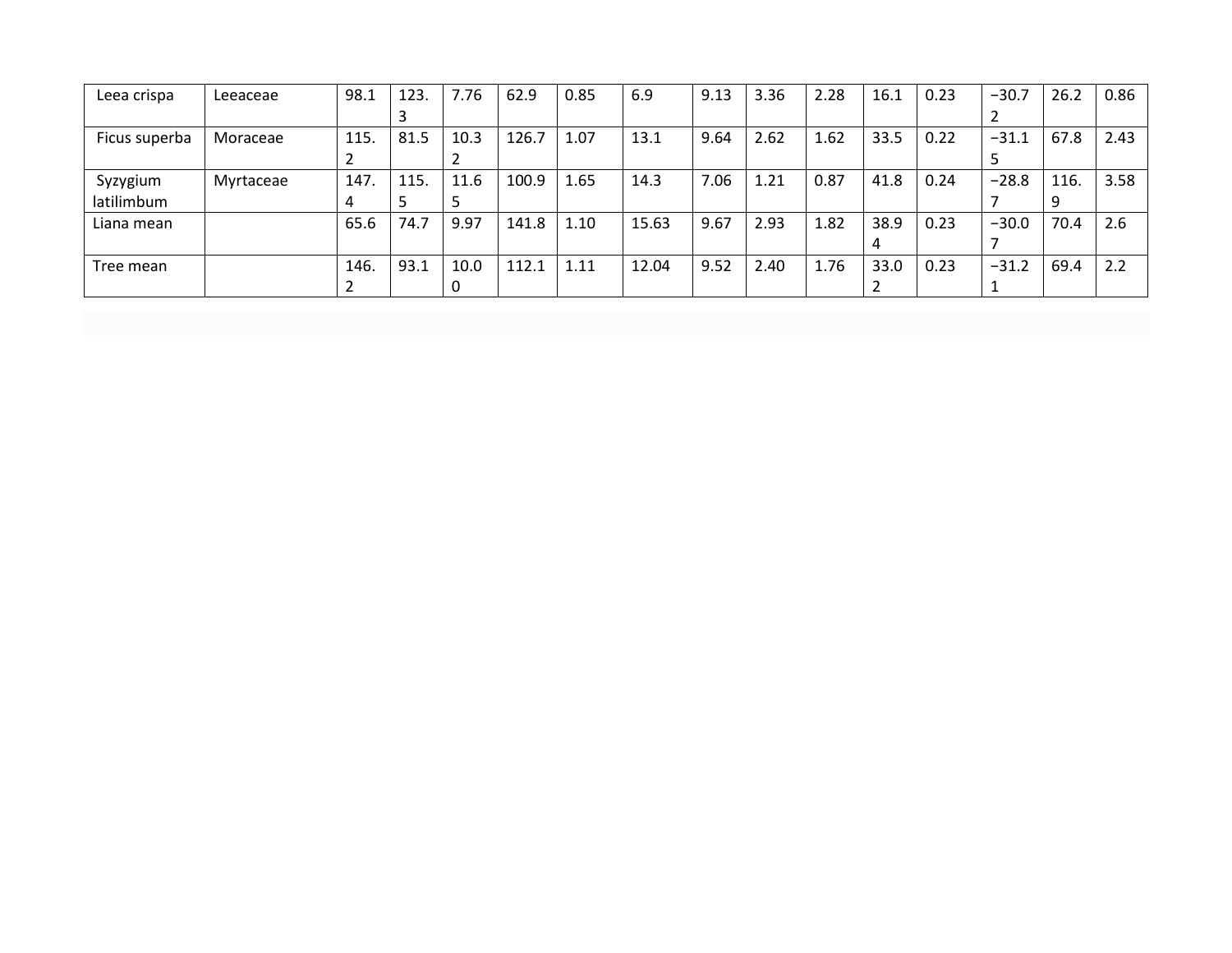#### Nomenclature follows Li et al. [1996](https://link.springer.com/article/10.1007%2Fs00442-009-1355-4#CR27)

Measurements and units: *LA* leaf area (cm<sup>2</sup>), *LMA* leaf mass ratio (g cm<sup>-2</sup>), *A <sub>area</sub>* area-based CO<sub>2</sub> assimilation (mmol m<sup>-2</sup> s<sup>-1</sup>), *A* <sub>mass</sub> mass-based CO<sub>2</sub> assimilation (nmol g<sup>-1</sup> s<sup>-1</sup>), *R* <sub>d area</sub>area-based dark respiration (μmol m<sup>−</sup><sup>2</sup> s<sup>−</sup><sup>1</sup> ), *R <sup>d</sup> mass*mass-based dark respiration (μmol g<sup>−</sup><sup>1</sup> s<sup>−</sup><sup>1</sup> ), *N* mass nitrogen per mass (%), *P* mass phosphorus per mass (mg g<sup>-1</sup>), *A/Chl*photosynthesis rate to chlorophyll ratio, *Car/Chl* cartenoid to chlorophyll ratio, *δ <sup>13</sup> C* carbon isotope (‰), *PNUE* photosynthetic N-use efficiency (μmolC mol<sup>-1</sup> N s<sup>-1</sup>), *PPUE*photosynthetic P-use efficiency (mmolC mol<sup>-1</sup>P s<sup>-1</sup>)

Following field measurements, we immediately placed each leaf (excluding the petiole) in a sealed plastic bag containing a damp paper towel. In the laboratory, we extracted the chlorophyll and total carotenoid contents from the leaves with 80% ( $v/v$ ) acetone in the dark and measured pigments (Lichtenthaler and Wellburn [1983\)](https://link.springer.com/article/10.1007%2Fs00442-009-1355-4#CR28) with a spectrophotometer (UV-B 2501; Shimadzu, Japan). We measured the area of each leaf with a leaf area meter (Li-3000A; Li-Cor). We then oven-dried the leaves at a minimum of 48 h at 70°C and calculated leaf dry mass and leaf mass area (LMA, g cm<sup>-2</sup>). For each plant, we ground three to five leaves into a fine powder for elemental analyses in the Biogeochemical Laboratory of the Kunming Division of the Xishuangbanna Tropical Botanical Garden, The Chinese Academy of Sciences. The total N concentration per unit leaf dry mass (*N* mass, %) was determined using semi-micro Kjeldahl, a commonly used wet digestion procedure. Phosphorus concentration (P <sub>mass</sub>, mg g<sup>-1</sup>) was measured by atomic absorption spectrum-photometry (AAS, Type 932GBC; Scientific Equipment, Australia). Instantaneous photosynthetic nitrogen- and phosphorus-use efficiency (PNUE, μmolC mol−<sup>1</sup> N s<sup>−</sup><sup>1</sup> ; PPUE, mmolC mol<sup>−</sup><sup>1</sup> P s<sup>−</sup><sup>1</sup> ) were calculated as CO2 assimilation rate per unit mass (*A* mass) per leaf *N* mass and *P* mass, respectively.

We measured the  $\delta^{13}C$  (in parts per thousand) of all species on 2 mg ground subsamples of leaves using a Thermo Finnigan MAT stable isotope mass spectrometer (Bremen, Germany) at the Stable Isotope Laboratory in Institute of Botany, The Chinese Academy of Sciences.  $\delta^{13}$ C provides an integrated estimate of the ratio of photosynthesis to conductance, and therefore can be used as an index of intrinsic water-use efficiency (Farquhar and Richards [1984\)](https://link.springer.com/article/10.1007%2Fs00442-009-1355-4#CR13). Because we collected young (but fully expanded) leaves near the end of the wet and dry seasons, and because leaf development and expansion occurs rapidly in tropical forests (Kursar and Coley [1991](https://link.springer.com/article/10.1007%2Fs00442-009-1355-4#CR25)), our  $\delta^{13}$ C measurements likely reflect the season in which they were taken.

#### Statistical analysis

We used two-way repeated-measures ANOVA to compare morphological and physiological leaf traits between growth-form (liana and tree), season (wet and dry) and growth-form × season interactions. We then used LSD contrasts to examine whether each trait differed between growth-forms within and between the seasons. Data were tested for normality and homogeneity of variance and, when necessary, were  $log_{10}$ -transformed before analysis. Rather than focus on a phylogenetically controlled sampling strategy (e.g., Cai et al. [2008\)](https://link.springer.com/article/10.1007%2Fs00442-009-1355-4#CR5), we intentionally selected species from multiple families in order to generalize as much as possible about lianas and trees. Because *Ficus* is a particularly speciose genus, with more than 40 species in Xishuangbanna (Xu [1994\)](https://link.springer.com/article/10.1007%2Fs00442-009-1355-4#CR58), we included five *Ficus* species in this study. To control for a potential phylogenetic bias, we used the average response of the five *Ficus* species (Schnitzer [2005\)](https://link.springer.com/article/10.1007%2Fs00442-009-1355-4#CR43). Because the results did not differ whether we used the mean of the *Ficus* species or all five *Ficus* species as replicates, we present the results from the larger dataset of 16 tree species (Table [1\)](https://link.springer.com/article/10.1007%2Fs00442-009-1355-4#Tab1). Correlations amongst leaf traits were analyzed with a Pearson's correlation; all reported correlations were significant at an alpha level of *P* < 0.05. All statistical analyses were conducted using SPSS version 11.0 (SPSS, Chicago, IL, USA).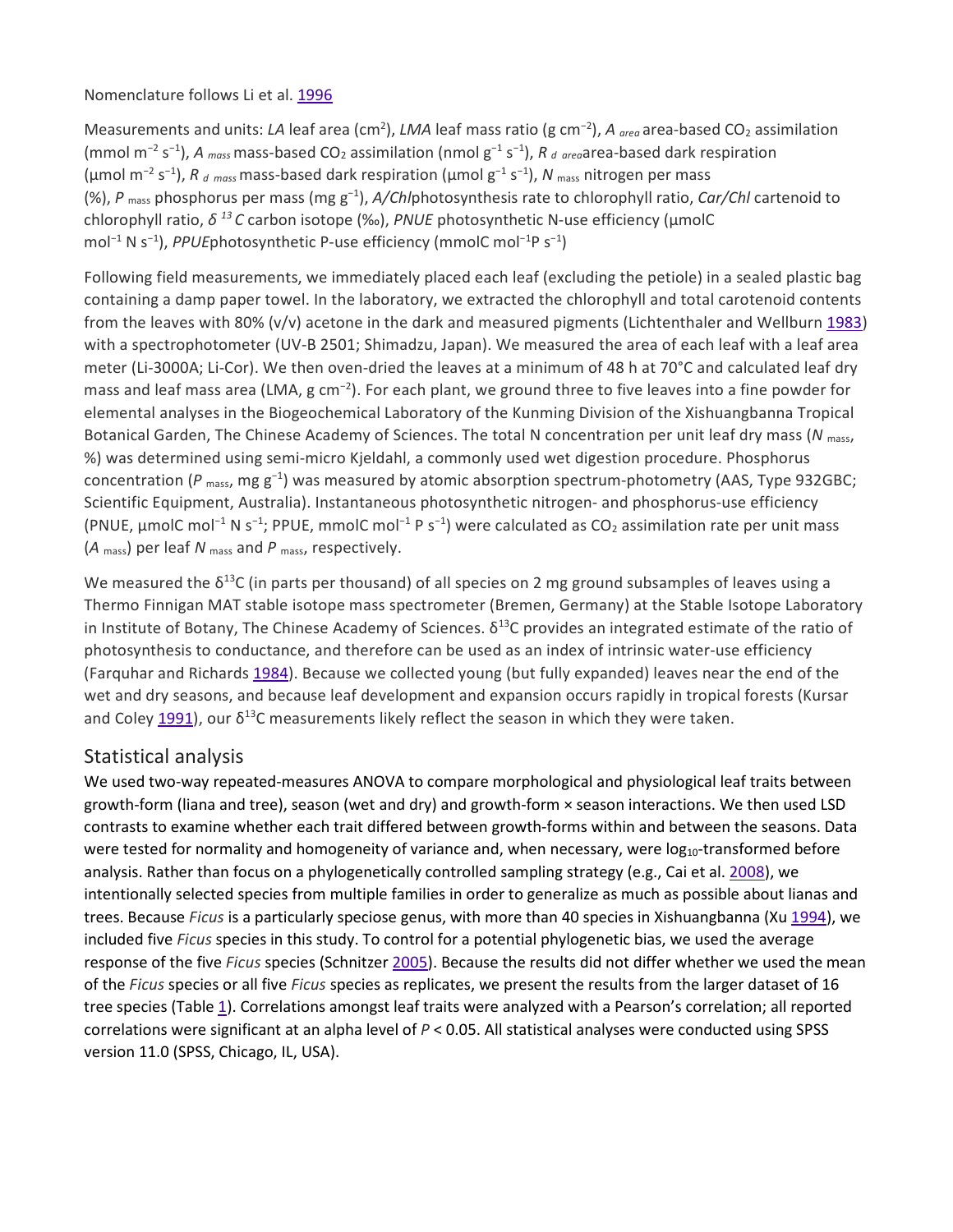# Results

During the wet season, species' mean LMA varied from 46 to 134.6 g m<sup>-2</sup>, with the smallest value for the liana *Byttneria aspera* and the largest one for the tree *Combretum latifolium*. The rate of CO<sub>2</sub> assimilation per unit area (*A* area) and unit mass (*A* mass) ranged from 6.05 to 17.5 μmol m<sup>−</sup><sup>2</sup> s<sup>−</sup><sup>1</sup> and from 65 to 259.6 nmol g<sup>−</sup><sup>1</sup> s<sup>−</sup><sup>1</sup> for the trees *Lepianthes senegalensis* and *Ficus cyrtophylla*, respectively (Table [1\)](https://link.springer.com/article/10.1007%2Fs00442-009-1355-4#Tab1). The tree *Syzygium latilimbum* had the lowest *N* mass(1.21%) and the liana *Iodes covalis* had the highest (4.99%). Variation in Car/Chl among the 34 species was small, while the differences in values of PNUE were quite large, ranging from 26.2 to 116.9 μmolC mol<sup>-1</sup> N s<sup>-1</sup>. Water-use efficiency, measured by δ<sup>13</sup>C, ranged from -28.65 to −34.15‰.

During the wet season, lianas and trees had a similar mean *A* <sub>area</sub>, *R* d area, *P* mass, PNUE, PPUE, and Car/Chl ratio (Fig. [2](https://link.springer.com/article/10.1007%2Fs00442-009-1355-4#Fig2)). Compared to trees, however, lianas had significantly higher wet season δ13C, *A* mass, *N* mass, and *A*/Chl ratio, as well as significantly lower LMA and leaf area (Fig. [2\)](https://link.springer.com/article/10.1007%2Fs00442-009-1355-4#Fig2).



## Fig. 2

Box plots of leaf attributes of woody species in the seasonal forest at Xishuangbanna, China. Liana and trees are represented by *L* and *T*, and wet and dry seasons are represented by -*W* and -*D*, respectively. *Boxes* indicate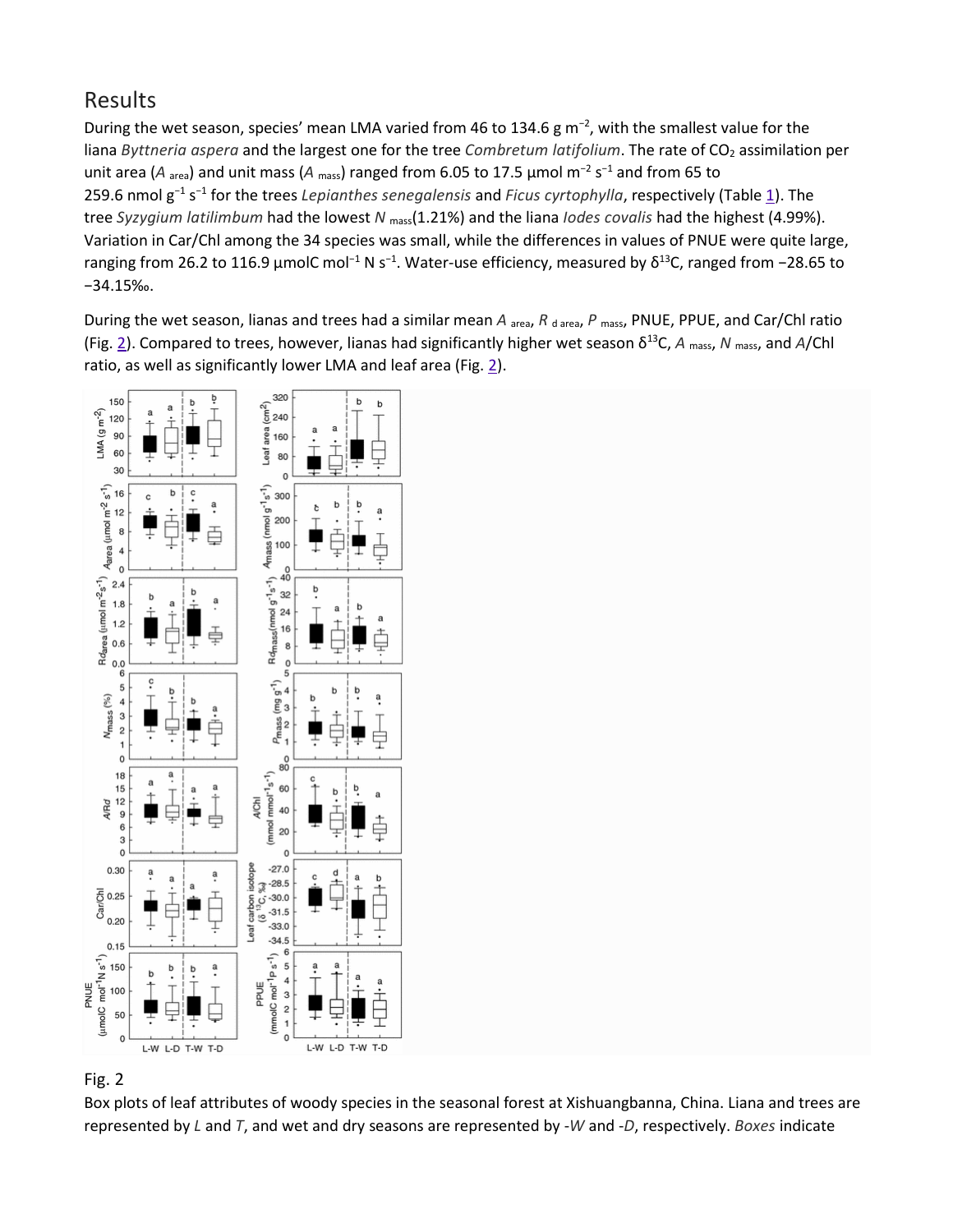median, 25th and 75th percentile values, with *error bars* showed 10th and 90th percentile values, and *solid circles*indicating outliers. We compared growth-form, season, and the growth-form × season interaction using a repeated-measured ANOVA with post-hoc least significant difference contrasts to compare the mean leaf traits between the growth forms during each season and between the seasons for each growth form. Different *letters* indicate significant differences at *P* ≤ 0.05. Trait abbreviations are defined in Table [1](https://link.springer.com/article/10.1007%2Fs00442-009-1355-4#Tab1)

Lianas and trees responded differently to seasonal drought, as indicated by significant growth-form by season interactions for *A* <sub>area</sub>, *P* <sub>mass</sub>,  $\delta^{13}$ C and PNUE (Table [2\)](https://link.springer.com/article/10.1007%2Fs00442-009-1355-4#Tab2). For example, the similar *A* <sub>area</sub> of liana and tree species in the wet season was not maintained throughout the dry season, with tree *A* area becoming significantly lower than that of lianas (growth-form  $\times$  season interaction,  $F_{1,13}$  = 8.08,  $P$  = 0.01; Fig. [2;](https://link.springer.com/article/10.1007%2Fs00442-009-1355-4#Fig2) Table [2\)](https://link.springer.com/article/10.1007%2Fs00442-009-1355-4#Tab2). Although there was large variation in *A* <sub>area</sub>in the dry season (4.56–12.53 μmol m<sup>−2</sup> s<sup>−1</sup>), mean liana *A* <sub>area</sub> remained relatively high (8.7 μmol m<sup>−</sup><sup>2</sup> s<sup>−</sup><sup>1</sup> , 87.2% of that of the wet season), whereas mean dry season tree *A* areadeclined to 60.9% of that of the wet season (6.1 μmol m<sup>-2</sup> s<sup>-1</sup>; Fig. <u>2</u>). The rate of CO<sub>2</sub>assimilation per unit mass (A <sub>mass</sub>) also decreased slightly more during the dry season for trees (77.5% of the wet season) than for lianas (81.8% of the wet season), although the growth-form by season interaction for *A* mass was not significant (Table [2\)](https://link.springer.com/article/10.1007%2Fs00442-009-1355-4#Tab2). For tree species, both *P* mass and PNUE decreased significantly from wet to dry season (*P* = 0.048 and *P* = 0.042, respectively), whereas neither factor changed for lianas ( $P = 0.12$  and  $P = 0.23$ , respectively), resulting in a significant growthform × season interaction (Table [2;](https://link.springer.com/article/10.1007%2Fs00442-009-1355-4#Tab2) Fig. [2\)](https://link.springer.com/article/10.1007%2Fs00442-009-1355-4#Fig2). *N* mass decreased significantly from wet to dry season for trees (*P* = 0.000) and only marginally for lianas (*P* = 0.052), but the growth-form by season interaction was not significant (Table [2](https://link.springer.com/article/10.1007%2Fs00442-009-1355-4#Tab2)). The  $\delta^{13}$ C values of both lianas and trees increased significantly from wet to dry season (lianas: 1.06%; *P* = 0.002; trees: 0.25%; *P* = 0.009), but the significant growth-form × season interaction indicated that  $\delta^{13}$ C increased significantly more during the dry season for lianas than for trees (Table [2\)](https://link.springer.com/article/10.1007%2Fs00442-009-1355-4#Tab2). Collectively, these results support the hypothesis that lianas fix more carbon and use water and nitrogen more efficiently than trees during seasonal drought.

#### Table 2

| <b>Response variable</b>    | Growth-form |        | <b>Season</b>   |       |         | Growth-form × Season |
|-----------------------------|-------------|--------|-----------------|-------|---------|----------------------|
|                             | F-ratio     | P      | <i>F</i> -ratio | P     | F-ratio | P                    |
| $A$ area                    | 2.189       | 0.1630 | 70.795          | 0.000 | 8.079   | 0.0140               |
| $A_{\text{mass}}$           | 6.809       | 0.022  | 40.760          | 0.000 | 0.202   | 0.660                |
| $N_{\text{mass}}$           | 3.855       | 0.071  | 63.012          | 0.000 | 2.491   | 0.139                |
| $P_{\text{mass}}$           | 0.548       | 0.472  | 189.224         | 0.000 | 10.544  | 0.006                |
| $R_{\text{d} \text{ mass}}$ | 2.476       | 0.140  | 12.871          | 0.003 | 0.687   | 0.422                |
| $R_{\text{d area}}$         | 0.071       | 0.794  | 6.851           | 0.021 | 0.169   | 0.688                |
| $A/R_{d}$                   | 3.642       | 0.079  | 0.733           | 0.407 | 3.071   | 0.103                |
| A/ChI                       | 2.315       | 0.152  | 53.521          | 0.000 | 1.477   | 0.246                |
| $\delta^{13}C$              | 7.333       | 0.017  | 18.723          | 0.001 | 10.807  | 0.005                |
| <b>PNUE</b>                 | 0.440       | 0.519  | 20.229          | 0.001 | 5.575   | 0.034                |
| <b>LMA</b>                  | 5.106       | 0.040  | 2.337           | 0.149 | 1.797   | 0.201                |
| Car/Chl                     | 0.424       | 0.524  | 1.160           | 0.297 | 0.024   | 0.879                |
| PPUE                        | 1.633       | 0.222  | 7.708           | 0.015 | 1.044   | 0.324                |
| LA                          | 6.518       | 0.024  | 2.645           | 0.128 | 3.904   | 0.070                |

Two-way repeated-measures ANOVA comparing morphological and physiological leaf traits between growthform (liana vs tree), season (wet vs dry), and the growth-form  $\times$  season interaction

Bold *P* values indicate significant differences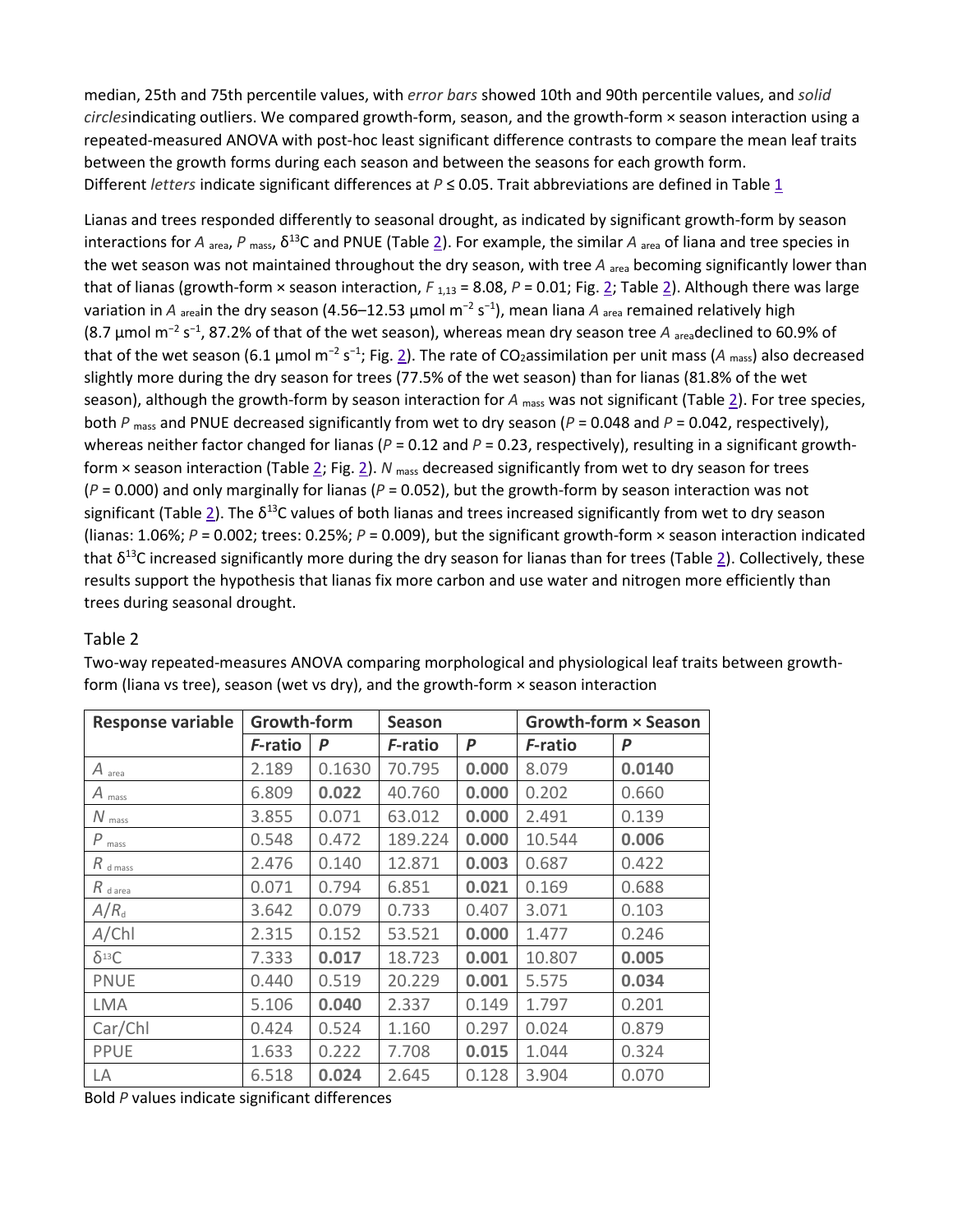Numerator degrees of freedom ( $df$ ) = 1 and denominator  $df = 13$  for all response variables except  $\delta^{13}$ C, LMA, and PPUE, which had denominator *df* = 14, and Car/Chl, which had a denominator *df* = 17

Leaf mass area (LMA) was strongly negatively correlated with *A* <sub>mass</sub> for lianas and trees during the wet season (Fig. [3a](https://link.springer.com/article/10.1007%2Fs00442-009-1355-4#Fig3)), but only for lianas during the dry season (Fig. [3b](https://link.springer.com/article/10.1007%2Fs00442-009-1355-4#Fig3)). This finding suggests that, compared to trees, lianas realized relatively high carbon assimilation at low leaf construction cost, particularly during the dry season. Water-use efficiency (WUE, indicated by  $\delta^{13}$ C values) was significantly negatively correlated with PNUE in both wet and dry seasons for trees, but not for lianas (Fig. [4\)](https://link.springer.com/article/10.1007%2Fs00442-009-1355-4#Fig4). Thus, lianas appear to maintain relatively high PNUE even in periods of high WUE, whereas trees do not.



#### Fig. 3

Relationships between LMA and photosynthetic rates (*A* mass) of lianas (*black circles*, *straight lines*) and trees (*open circles*, *broken lines*) in wet (**a**) and dry (**b**) seasons. Significant correlations were found during the wet season for both lianas and trees: liana *A* <sub>mass</sub> = −1.65 LMA + 264.7,  $r^2$  = 0.59,  $P$  < 0.001; tree *A* <sub>mass</sub> = −0.93 LMA + 205.2,  $r^2$  = 0.24,  $P$  = 0.039. During the dry season, however, this relationship was significant for lianas (*A* mass = −0.98 LMA + 192.2,  $r^2$  = 0.37,  $P$  = 0.013), but not for trees ( $A_{\text{mass}}$  = −0.27 LMA + 111.2,  $r^2$  = 0.24,  $P$  = 0.066)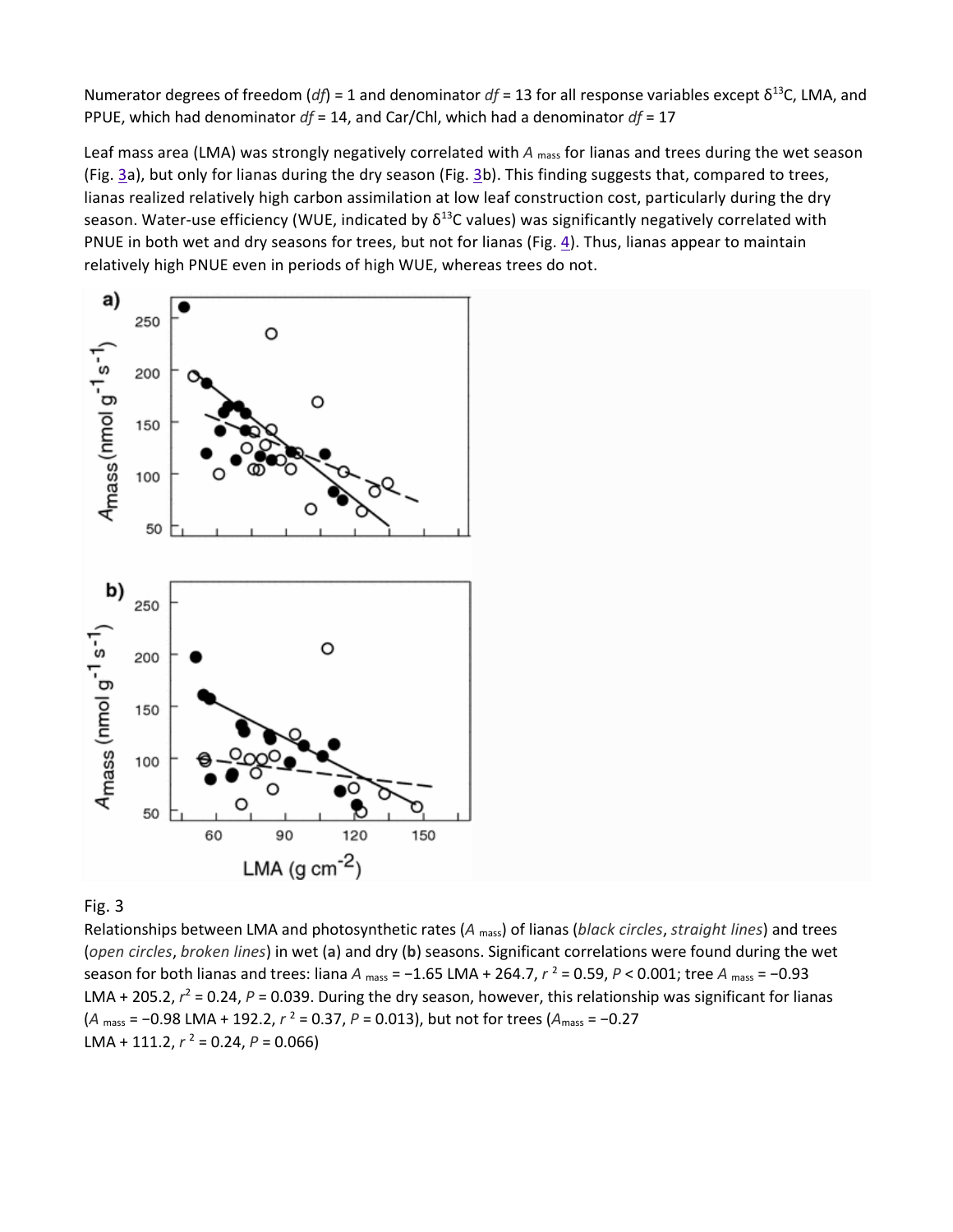

#### Fig. 4

Relationships between carbon isotope ratio (δ13C) and photosynthetic N-use efficiency (PNUE) for lianas (**a**) and trees (**b**) in the wet (*black circles*) and dry season (*open circles*). Significant correlations during both wet and dry seasons were found for trees ( $r^2$  = 0.16,  $P$  = 0.024), but not for lianas ( $r^2$  = 0.01,  $P > 0.05$ )

# **Discussion**

## Testing the dry season growth advantage hypothesis

Our findings demonstrate that, compared to trees, lianas fixed more carbon per unit leaf area and exhibited less water stress during the dry season relative to the wet season. The ability to fix carbon during the dry season when trees are less active may give lianas a competitive advantage over trees in seasonal forests, which may help explain their high abundance in seasonal dry forests and lower abundance in aseasonal wet forests (Schnitzer [2005;](https://link.springer.com/article/10.1007%2Fs00442-009-1355-4#CR43) Swaine and Grace [2007;](https://link.springer.com/article/10.1007%2Fs00442-009-1355-4#CR50) DeWalt et al., unpublished). While *A* area, *A* mass, *N* mass, and *P* mass for lianas and trees in this study were within a wide range of values consistent with other studies (e.g., Reich et al. [1997;](https://link.springer.com/article/10.1007%2Fs00442-009-1355-4#CR38) Wright et al. [2004a,](https://link.springer.com/article/10.1007%2Fs00442-009-1355-4#CR55) [b\)](https://link.springer.com/article/10.1007%2Fs00442-009-1355-4#CR56), lianas exhibited less of a decrease in these variables during seasonal drought (Fig. [2\)](https://link.springer.com/article/10.1007%2Fs00442-009-1355-4#Fig2). The relatively high photosynthetic capacity of lianas over the dry season may enable them to fix more carbon over this period, and thus have more available carbon to allocate to growth and reproduction. Indeed, in the seasonal moist forest of BCI, lianas grew proportionally more than trees during the dry season compared to the wet season (Schnitzer [2005\)](https://link.springer.com/article/10.1007%2Fs00442-009-1355-4#CR43). Zotz and Winter [\(1996\)](https://link.springer.com/article/10.1007%2Fs00442-009-1355-4#CR60) reported constant photosynthetic rates for the liana *Uncaria tomentosa* between wet and dry seasons on BCI, suggesting that this liana did not suffer from seasonal drought.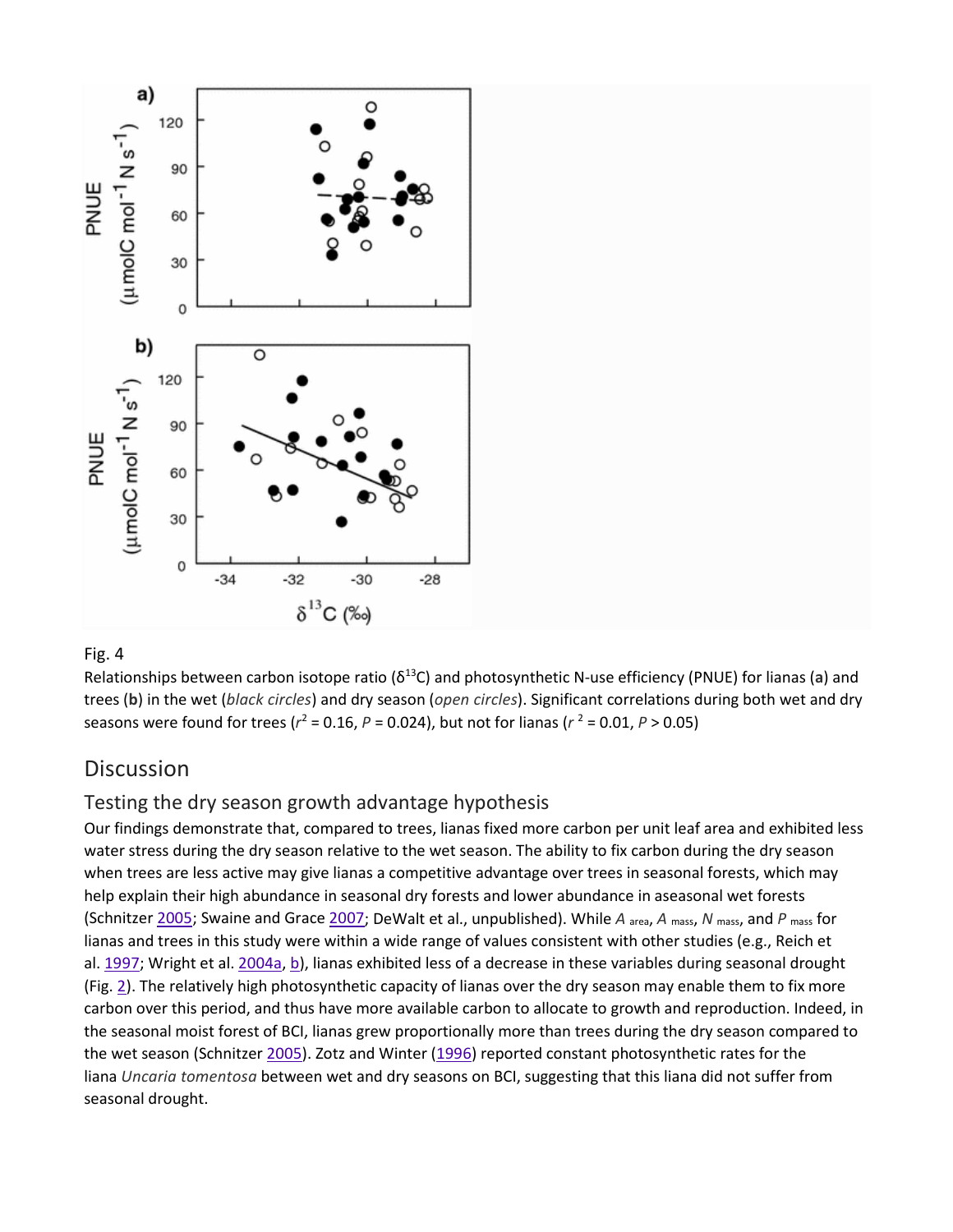Our findings that lianas had higher WUE than trees, as indicated by the significantly higher  $\delta^{13}$ C values in both seasons (Fig. [2\)](https://link.springer.com/article/10.1007%2Fs00442-009-1355-4#Fig2), are consistent with findings of Foster and Brooks [\(2005\)](https://link.springer.com/article/10.1007%2Fs00442-009-1355-4#CR15) and Domingues et al. [\(2007\)](https://link.springer.com/article/10.1007%2Fs00442-009-1355-4#CR11). In general, high leaf-level WUE is thought to be the result of lower water availability (Lambers et al. [1998\)](https://link.springer.com/article/10.1007%2Fs00442-009-1355-4#CR26). The high specific hydraulic conductivity of liana stems (Tyree and Ewers [1996;](https://link.springer.com/article/10.1007%2Fs00442-009-1355-4#CR51) Andrade et al. [2005\)](https://link.springer.com/article/10.1007%2Fs00442-009-1355-4#CR1), however, may lead to high stomatal conductance and therefore sustained higher transpiration rates (Restom and Nepstad [2001\)](https://link.springer.com/article/10.1007%2Fs00442-009-1355-4#CR39). Santiago and Wright [\(2007\)](https://link.springer.com/article/10.1007%2Fs00442-009-1355-4#CR42) suggested that the high sap flow capacity of lianas may be balanced by their relatively high leaf area (Putz [1983;](https://link.springer.com/article/10.1007%2Fs00442-009-1355-4#CR34) Gerwing and Farias [2000\)](https://link.springer.com/article/10.1007%2Fs00442-009-1355-4#CR17), reducing the amount of water supplied to each leaf and thus increasing the need for greater leaf-level WUE. In addition, lianas typically have a greater ratio of leaf area per cross-sectional area of vascular tissue than do trees (Putz [1983\)](https://link.springer.com/article/10.1007%2Fs00442-009-1355-4#CR34). During periods of high evaporative demand, such allometry might place lianas at a higher risk of xylem embolism (Hacke et al. [2006\)](https://link.springer.com/article/10.1007%2Fs00442-009-1355-4#CR19), and thus high WUE may be a necessary water-use strategy of lianas. Our findings do not imply that lianas will eventually displace trees in highly seasonal tropical forests; rather, they support the hypothesis that lianas abundance is controlled, to a large extent, by mean annual rainfall and seasonality because lianas compete better in forests with these attributes (Schnitzer [2005\)](https://link.springer.com/article/10.1007%2Fs00442-009-1355-4#CR43).

## Are lianas superior to trees in resource capture during seasonal drought?

Collectively, our data suggest that lianas and trees differ mostly during the dry season, when lianas become more efficient at capturing resources. We found that lianas and trees were not significantly different in *A* area, *N* mass, *P* mass and PNUE during the wet season, but that the differences in these traits became apparent during the dry season. Our results differ from studies reporting that lianas and trees had similar photosynthetic capacity (Castellanos [1991;](https://link.springer.com/article/10.1007%2Fs00442-009-1355-4#CR7) Zotz and Winter [1996\)](https://link.springer.com/article/10.1007%2Fs00442-009-1355-4#CR60), or that *A* area was lower for lianas than for trees (Santiago and Wright [2007](https://link.springer.com/article/10.1007%2Fs00442-009-1355-4#CR42)). The high levels of  $\delta^{13}$ C and PNUE during the dry season indicate that lianas have high water- and nitrogen-use efficiency, suggesting that they capture resources more efficiently than trees, which may be particularly important for dry season growth.

The steep tradeoff between *A* mass and LMA (Fig. [3\)](https://link.springer.com/article/10.1007%2Fs00442-009-1355-4#Fig3) indicates that lianas can attain relatively high carbon assimilation with low leaf construction expenses compared to trees, particularly during the dry season (sensu Field and Mooney [1986;](https://link.springer.com/article/10.1007%2Fs00442-009-1355-4#CR14) Poorter and Villar [1998\)](https://link.springer.com/article/10.1007%2Fs00442-009-1355-4#CR33). The metabolic efficiency of leaves, however, as measured by the variance of *A* <sub>mass</sub> across all ranges of *R* d mass, did not differ between lianas and trees. The Car/Chl ratio for lianas and trees were also similar, indicating that in the high-light canopy conditions lianas and trees have similar strategies for light harvesting and the ability to dissipate excessive light energy via xanthophylls (Demmig-Adams and Adams [1992\)](https://link.springer.com/article/10.1007%2Fs00442-009-1355-4#CR9). Therefore, the differences between lianas and trees appear to lie in the assimilation rate per leaf structural investment (LMA) and the *A*/Chl ratio: lianas have higher carbon gain per unit leaf area and more photosynthesis per unit chlorophyll. The high *N*mass and low LMA, which are consistent with previous studies (Kazda and Salzer [2000;](https://link.springer.com/article/10.1007%2Fs00442-009-1355-4#CR24) Salzer et al. [2006\)](https://link.springer.com/article/10.1007%2Fs00442-009-1355-4#CR41), suggest a higher leaf turnover and a higher decomposition rate (Diaz et al. [2004\)](https://link.springer.com/article/10.1007%2Fs00442-009-1355-4#CR10). Differences between lianas and trees in photosynthetic efficiency over time and leaf life span also affect whole-plant carbon fixation per structural investment, and should be examined to verify whether the conclusions of our short-term study scales temporally and at the whole-plant level. Differences in leaf traits between lianas and trees are likely to have important implications for nutrient cycling in tropical forests if lianas increase substantially in abundance (e.g., Phillips et al. [2002;](https://link.springer.com/article/10.1007%2Fs00442-009-1355-4#CR31) Wright et al. [2004a,](https://link.springer.com/article/10.1007%2Fs00442-009-1355-4#CR55) [b\)](https://link.springer.com/article/10.1007%2Fs00442-009-1355-4#CR56).

# Ecological significance of trade-offs between water-use efficiency and nitrogen efficiency

Prolonged drought restricts the mobility of N through dehydrated soil and thus co-limitation of water and N may be common in seasonal forests. During periods of low water availability, stomata generally close, leading to reduced water loss and thus higher WUE. Typically, however, lower internal leaf CO<sub>2</sub> concentrations result in decreased photosynthesis; while N remains constant, resulting in lower PNUE and a trade-off between WUE and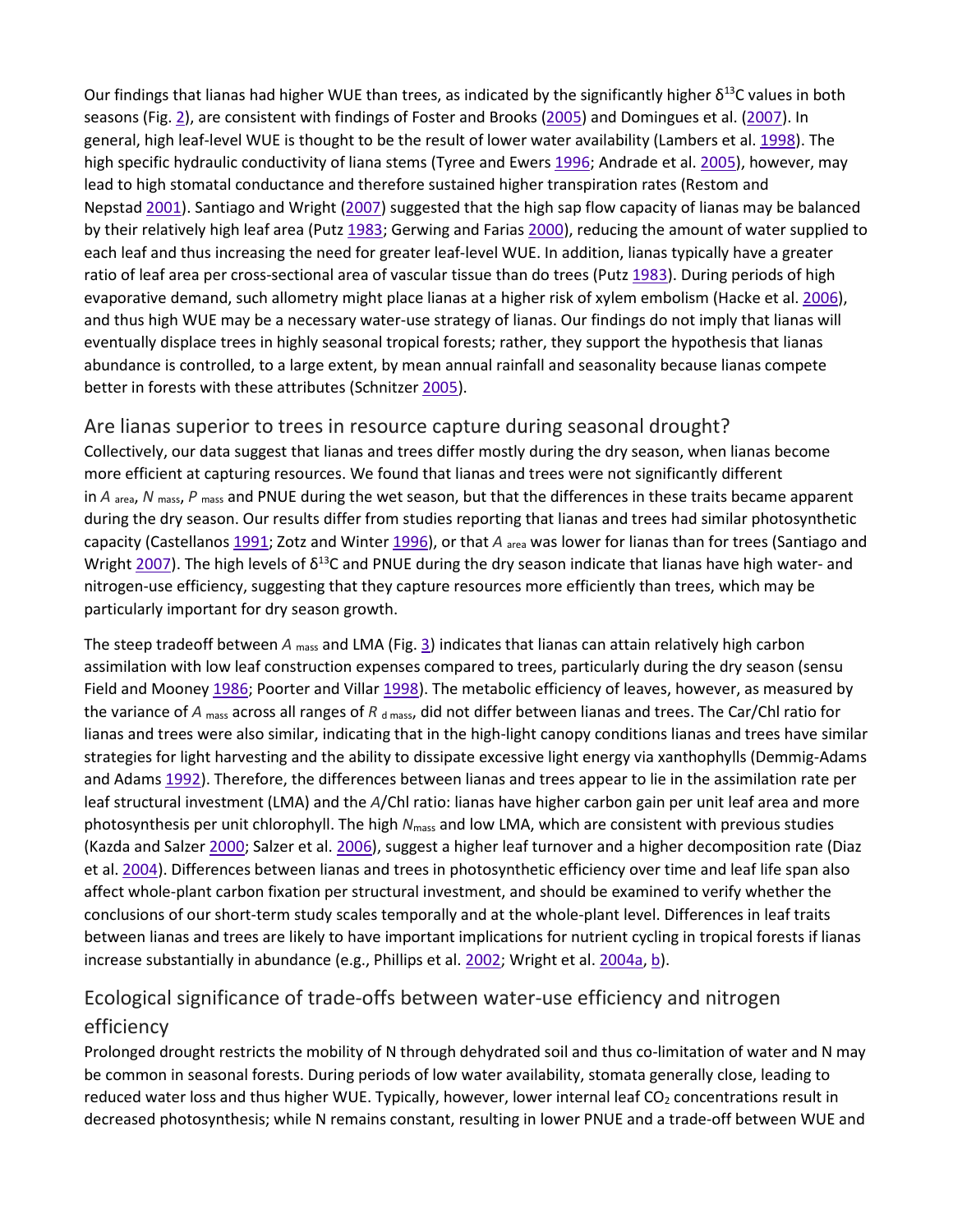PNUE in C<sub>3</sub>plants (Field and Mooney [1986\)](https://link.springer.com/article/10.1007%2Fs00442-009-1355-4#CR14). In our study, we found a significant WUE–PNUE trade-off for trees, but not for lianas (Fig. [4\)](https://link.springer.com/article/10.1007%2Fs00442-009-1355-4#Fig4). Trees achieved higher PNUE at the expense of decreasing WUE, whereas lianas could simultaneously maintain relative higher WUE and PNUE (Figs. [2,](https://link.springer.com/article/10.1007%2Fs00442-009-1355-4#Fig2) [4\)](https://link.springer.com/article/10.1007%2Fs00442-009-1355-4#Fig4). The differences in the trade-off between PNUE and WUE may partially explain the higher rates of photosynthesis in lianas during periods of drought. Alternatively, the lack of a negative WUE–PNUE trade-off for lianas may be explained by the relatively narrow  $\delta^{13}$ C range compared to trees, which may have limited our ability to detect this tradeoff (see also Foster and Brooks [2005;](https://link.springer.com/article/10.1007%2Fs00442-009-1355-4#CR15) Domingues et al. [2007\)](https://link.springer.com/article/10.1007%2Fs00442-009-1355-4#CR11).

In conclusion, our findings support the dry season growth advantage hypothesis for lianas, which may help explain the peak in liana abundance in the seasonal tropical forests. Unique root, stem, and leaf-level characteristics appear to allow lianas to achieve relatively high rates of carbon gain per leaf mass, area, and structure cost, as well as high resource use efficiency (water and nitrogen) during seasonal drought. Differences in these physiological attributes may explain the competitive advantage of lianas over trees during seasonal drought.

## **Notes**

### Acknowledgments

We thank Chen YaJun and three undergraduate students from Simao Normal College for help with the field work, and S. Mangan, J. Mascaro, L. Poorter, H. Qinming, M. Tobin, and A. Wright for constructive comments. Liu WenJie kindly provided meteorological data from the Ecological Monitoring Station in XTBG. We also thank Li LeYi for carbon isotope analyses, Fu Yun for nutrient analyses, and Wen Bin for species identification. This work was supported financially by a grant (NSFC-30500065) from the National Science Foundation in China, and by a sandwich-PhD grant from Wageningen University. The experiments conducted in this study comply with the current laws of China.

## References

- 1. Andrade JL, Meinzer FC, Goldstein G, Schnitzer SA (2005) Water uptake and transport in lianas and cooccurring trees of a seasonally dry tropical forest. Trees 19:282–289
- 2. Avalos G, Mulkey SS (1999) Photosynthetic acclimation of the liana *Stigmaphyllon lindenianum* to light changes in a tropical dry forest canopy. Oecologia 120:475–484
- 3. Bongers F, Poorter L, Van Rompaey RSAR, Parren MPE (1999) Distribution of twelve moist forest canopy tree species in Liberia and Cote d'Ivoire: response curves to a climatic gradient. J Veg Sci 10:371–382
- 4. Borchert R (1998) Responses of tropical trees to rainfall seasonality and its long-term changes. Clim Chang 39:381–393
- 5. Cai ZQ, Poorter L, Han Q, Bongers F (2008) Effects of light and nutrients on seedlings of tropical *Bauhinia* lianas and trees. Tree Physiol 28:1277–1285
- 6. Cai ZQ, Schnitzer SA, Chen YJ, Wen B, Bongers F (2009) Liana diversity and abundance in three tropical forests in Xishuangbanna, SW China. J Trop For Sci (in press)
- 7. Castellanos A (1991) Photosynthesis and gas exchange of vines. In: Putz FE, Mooney HA (eds) The biology of vines. Cambridge University Press, Cambridge, pp 127–160
- 8. Condit R, Hubbell SP, Foster RB (1995) Mortality rates of 205 neotropical tree and shrub species and the impact of severe drought. Ecol Monogr 65:419–439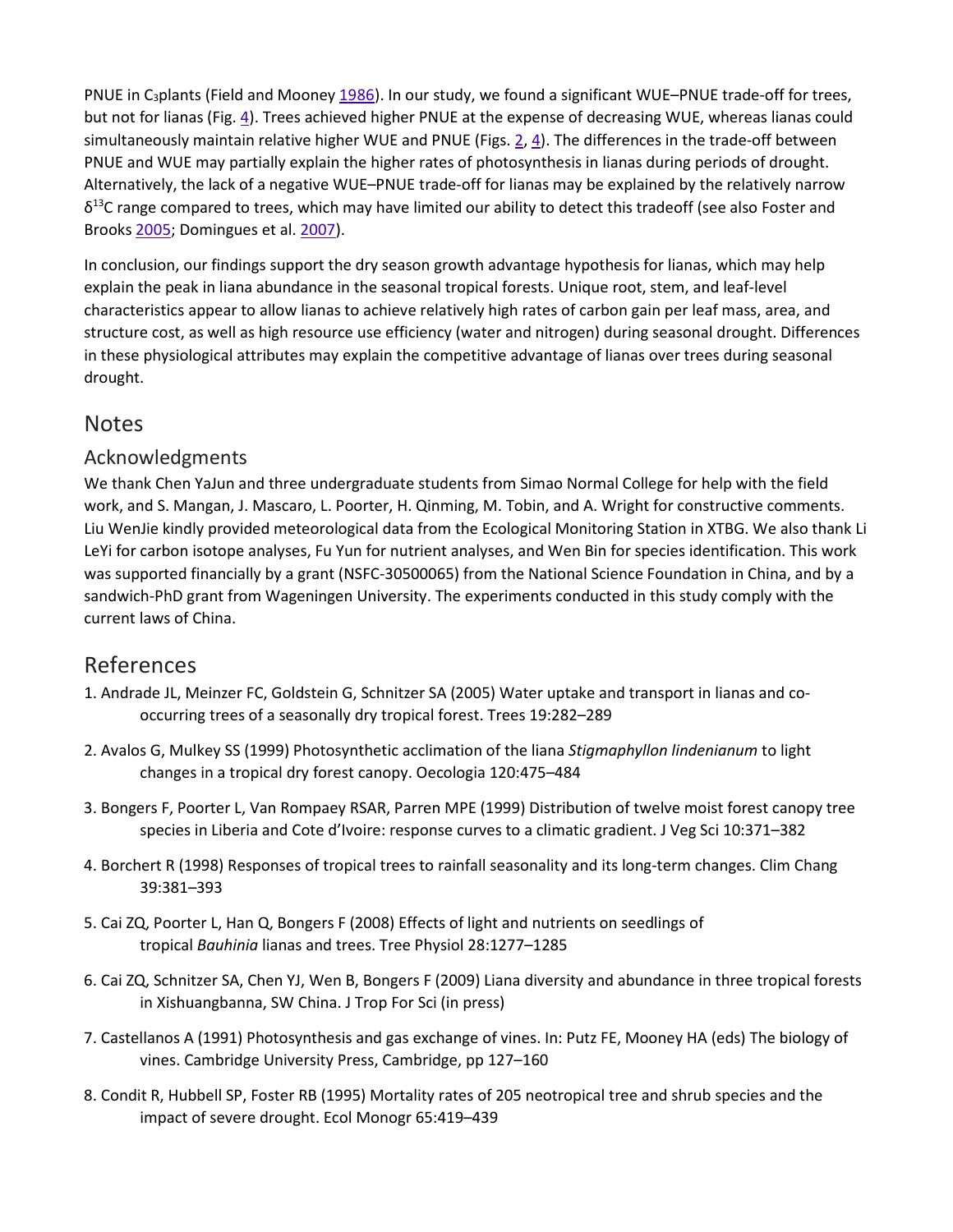- 9. Demmig-Adams B, Adams WWIII (1992) Photoprotection and other responses of plants to high light stress. Annu Rev Plant Physiol Plant Mol Biol 43:599–626
- 10. Diaz S, Hodgson JG, Thompson K et al (2004) The plant traits that drive ecosystems: evidence from three continents. J Veg Sci 15:295–304
- 11. Domingues TF, Martinelli LA, Ehleringer JR (2007) Ecophysiological traits of plant functional groups in forest and pasture ecosystems from eastern Amazônia, Brazil. Plant Ecol 193:101–112
- 12. Engelbrecht BMJ, Kursar TA, Tyree MT (2005) Drought effects on seedling survival in a tropical moist forest. Trees 19:312–321
- 13. Farquhar GD, Richards RA (1984) Isotopic composition of plant carbon correlates with water-use efficiency of wheat genotypes. Aust J Plant Physiol 11:539–552
- 14. Field C, Mooney HA (1986) The photosynthesis-nitrogen relationship in wild plants. In: Givnish TJ (ed) On the economy of form and function. Cambridge University Press, Cambridge, pp 25–55
- 15. Foster TE, Brooks JR (2005) Functional groups based on leaf physiology: are they spatially and temporally robust? Oecologia 144:337–352
- 16. Gentry AH (1982) Patterns of neotropical plant species diversity. In: Hecht MK, Wallace B, Prance GT (eds) Evolutionary biology. Plenum, New York, pp 1–84
- 17. Gerwing JJ, Farias DL (2000) Integrating liana abundance and forest stature into an estimate of total aboveground biomass for an eastern Amazonian forest. J Trop Ecol 16:327–336
- 18. Granados J, Korner C (2002) In deep shade, elevated CO<sub>2</sub> increases the vigour of tropical climbing plants. Glob Chang Biol 8:1109–1117
- 19. Hacke UE, Sperry JS, Wheeler JK, Castro L (2006) Scaling of angiosperm xylem structure with safety and efficiency. Tree Physiol 26:689–701
- 20. Holbrook MN, Whitbeck JL, Mooney HA (1995) Drought responses of neotropical dry forest trees. In: Bullock SH, Mooney HA, Medina E (eds) Seasonally dry tropical forests. Cambridge University Press, Cambridge, pp 243–270
- 21. Kainer KA, Wadt LHO, Gomes-Silva DAP, Capanu M (2006) Liana loads and their association with *Betholletia excelsa* fruit and nut production, diameter growth and crown attributes. J Trop Ecol 22:147–154
- 22. Kalácska M, Calvo-Alvarado JC, Sánchez-Azofeifa GA (2005) Calibration and assessment of seasonal changes in leaf area index of a tropical dry forest in different stages of succession. Tree Physiol 25:733–744
- 23. Kazda M, Salzer J (2000) Leaves of lianas and self-supporting plants differ in mass per unit area and in nitrogen content. Plant Biol 2:268–271
- 24. Kursar TA, Coley PD (1991) Nitrogen content and expansion rate of young leaves of rain forest species: implications for herbivory. Biotropica 23:141–150
- 25. Lambers H, Chapin FSIII, Pons TL (1998) Plant physiological ecology. Springer, New York
- 26. Li YH, Pei SJ, Xu ZF (1996) List of plants in Xishuangbanna. Yunnan National Press, Kunming
- 27. Lichtenthaler HK, Wellburn AR (1983) Determinations of total carotenoids and chlorophylls a and b leaf extracts in different solvents. Biochem Soc Trans 11:591–592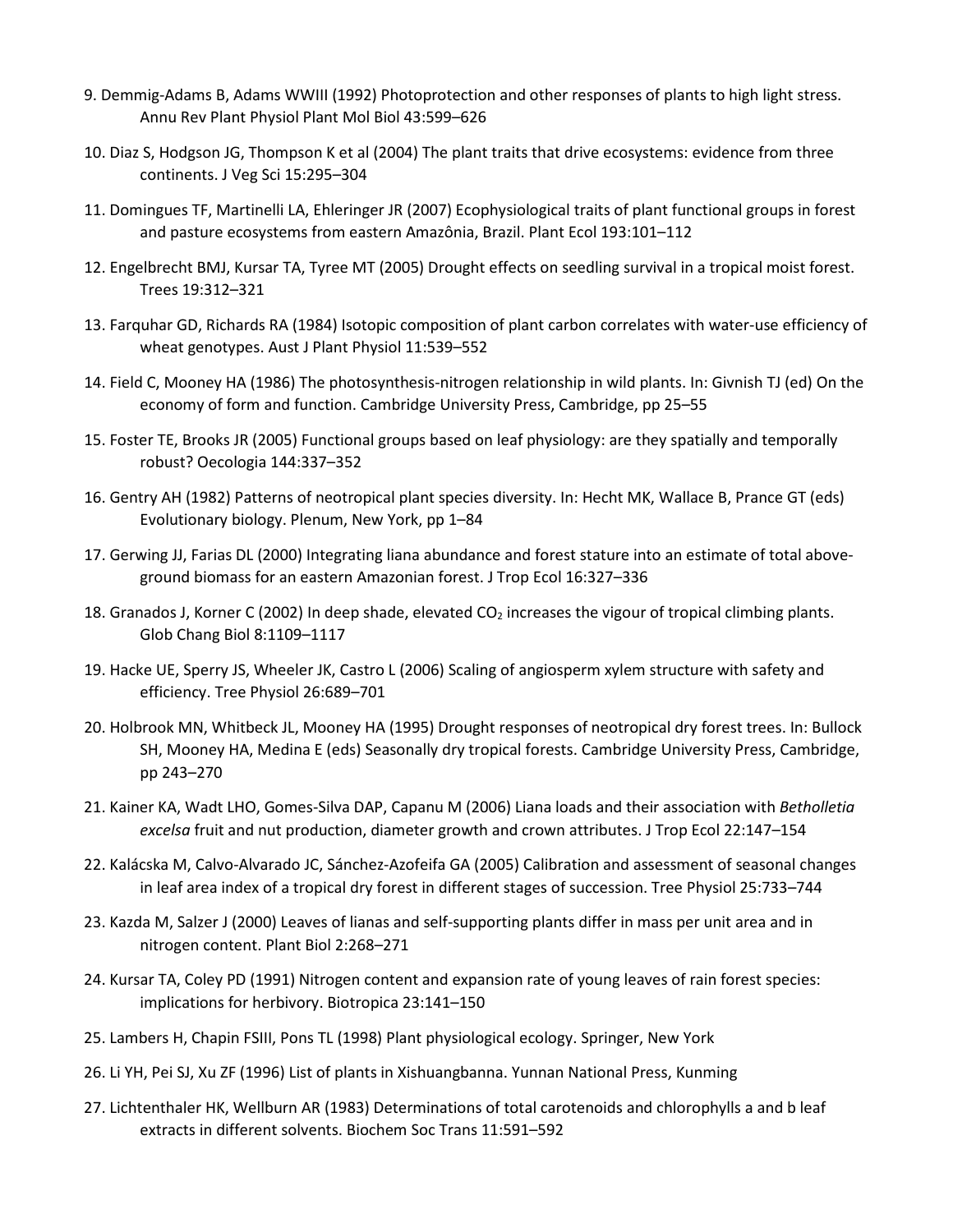- 28. Mohan JE, Ziska LH, Schlesinger WH et al (2006) Biomass and toxicity responses of poison ivy (*Toxicodendron*  radicans) to elevated atmospheric CO<sub>2</sub>. Proc Natl Acad Sci USA 103:9086-9089
- 29. Opler PA, Baker HG, Frankie GW (1991) Seasonality of climbers: a review and example from Costa Rican dry forest. In: Putz FE, Mooney HA (eds) The biology of vines. Cambridge University Press, Cambridge, pp 377–391
- 30. Phillips OL, Vásquez MR, Arroyo L et al (2002) Increasing dominance of large lianas in Amazonian forests. Nature 418:770–774
- 31. Poorter L, Bongers F (2006) Leaf traits are good predictors of plant performance across 53 rain forest species. Ecology 87:1733–1743
- 32. Poorter H, Villar R (1998) The fate of acquired carbon in plants: chemical composition and construction costs. In: Bazzaz FA, Grace J (eds) Plant resource allocation. Academic, New York, pp 39–72
- 33. Putz FE (1983) Liana biomass and leaf area of a "tierra firme" forest in the Rio Negro basin, Venezuela. Biotropica 15:185–189
- 34. Putz FE (1984) The natural history of lianas on Barro Colorado Island, Panama. Ecology 65:1713–1724
- 35. Putz FE, Mooney HA (1991) The biology of vines. Cambridge University Press, Cambridge
- 36. Putz FE, Windsor DM (1987) Liana phenology on Barro Colorado Island, Panama. Biotropica 19:334–341
- 37. Reich PB, Walters MB, Ellsworth DS (1997) From tropics to tundra: global convergence in plant functioning. Proc Natl Acad Sci USA 94:13730–13734
- 38. Restom TG, Nepstad DC (2001) Contribution of vines to the evapotranspiration of a secondary forest in eastern Amazon. Plant Soil 236:155–163
- 39. Restom TG, Nepstad DC (2004) Seedling growth dynamics of a deeply rooting liana in a secondary forest in eastern Amazonia. For Ecol Manag 190:109–118
- 40. Salzer J, Matezki S, Kazda M (2006) Nutritional differences and leaf acclimation of climbing plants and the associated vegetation in different types of an Andean montane rainforest. Oecologia 147:417–425
- 41. Santiago LS, Wright SJ (2007) Leaf functional traits of tropical forest plants in relation to growth form. Funct Ecol 21:19–27
- 42. Schnitzer SA (2005) A mechanistic explanation for global patterns of liana abundance and distribution. Am Nat 166:262–276
- 43. Schnitzer SA, Bongers F (2002) The ecology of lianas and their role in forests. Trends Ecol Evol 17:223–230
- 44. Schnitzer SA, Dalling JW, Carson W (2000) The importance of lianas on tree regeneration in tropical forest canopy gaps: evidence for an alternative pathway of gap-phase regeneration. J Ecol 88:655–666
- 45. Schnitzer SA, Parren MPE, Bongers F (2004) Recruitment of lianas into logging gaps and the effects of preharvesting climber cutting. For Ecol Manag 190:87–98
- 46. Schnitzer SA, Kuzee ME, Bongers F (2005) Disentangling above- and below-ground competition between lianas and trees in a tropical forest. J Ecol 93:1115–1125
- 47. Slot M, Poorter L (2007) Diversity of tropical tree seedling responses to drought. Biotropica 39:683–690